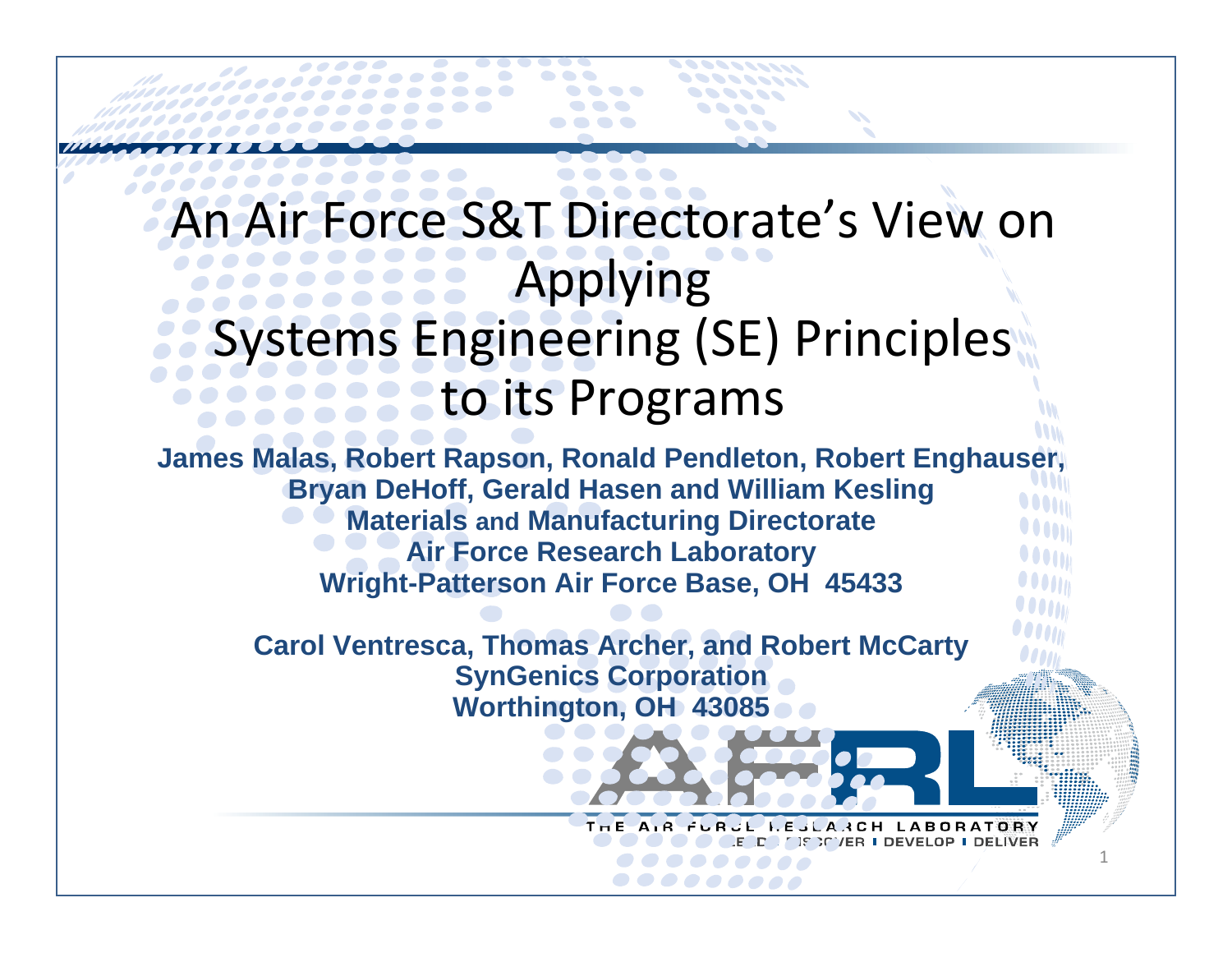# *Presentation Outline*

- Background: Current Process
- Range of Different S&T Programs Covered by AFRL/RX SE
- IPPD analysis of Systems Engineering approaches for AFRL/RX programs
- Streamlined Systems Engineering Approach
- Case study: Materials and Manufacturing S&T
- Summary and Conclusions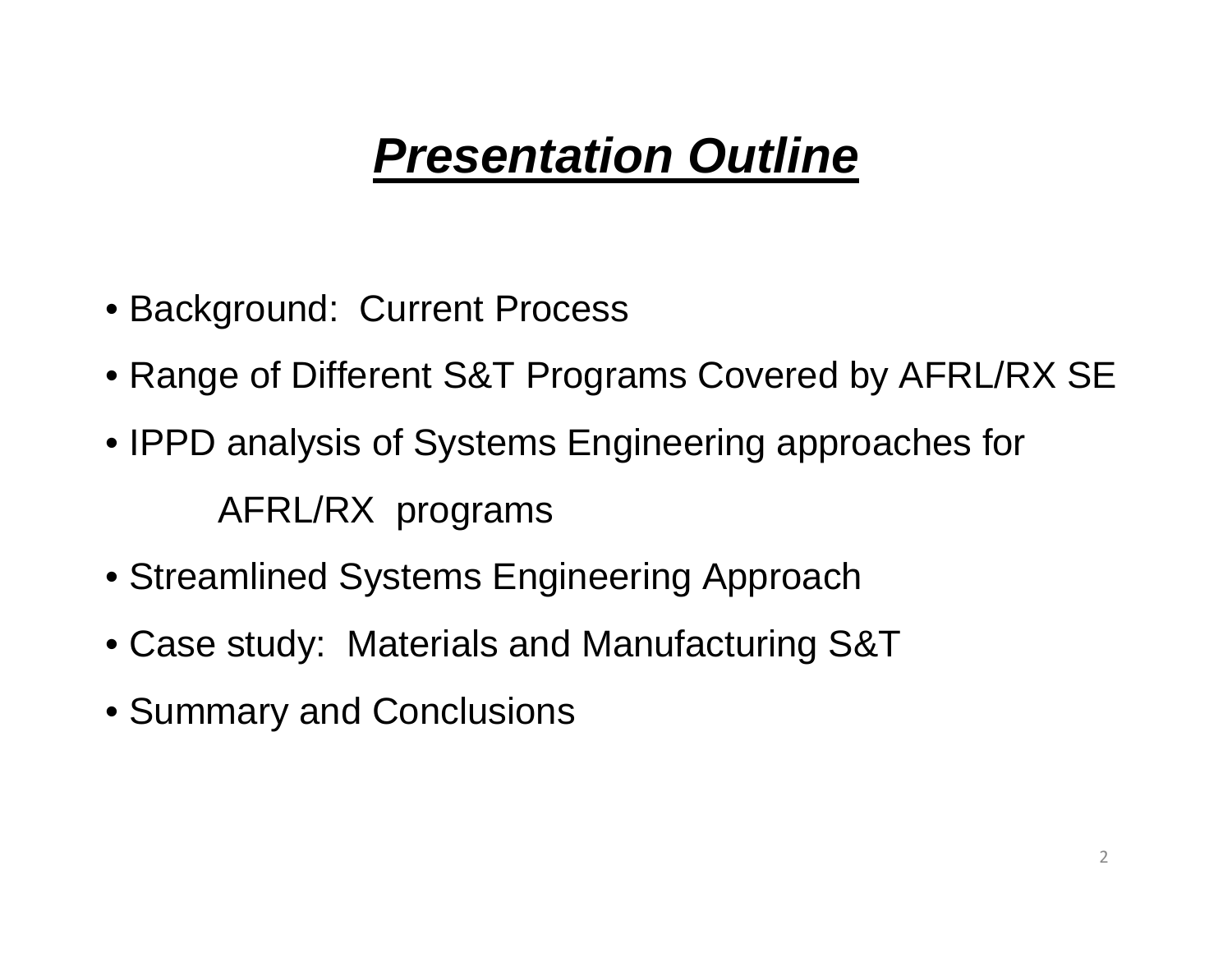



# *Background: Current Processes*

Development of Systems Engineering (SE) in the Materials and Manufacturing Directorate of the Air Force Research Laboratory (AFRL/RX)

3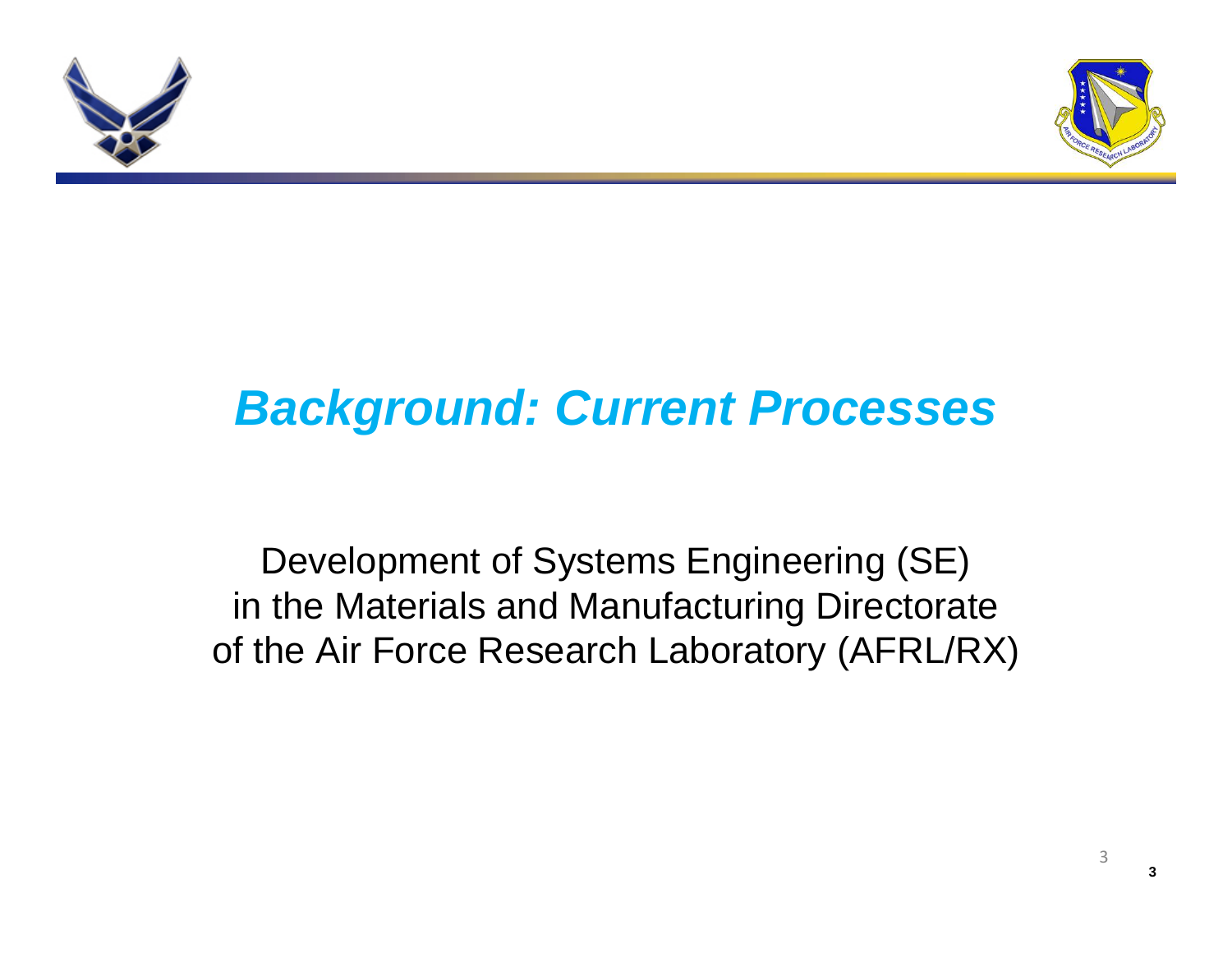



#### •**Integrated Product & Process Development (IPPD)**

- Combination of:
	- •*Management Principles* – technologies aimed at transition
	- •*Design Philosophy* – improve first time transition for prototypes
	- *Methodology* understand and optimize technology value
	- *Tools* statistical experiments…web enabled collaboration
- Supports a Production Environment
- –Must be tailored to be effective in S&T
- **IPPD is the way one structures and performs a program, not something one does or in addition to.**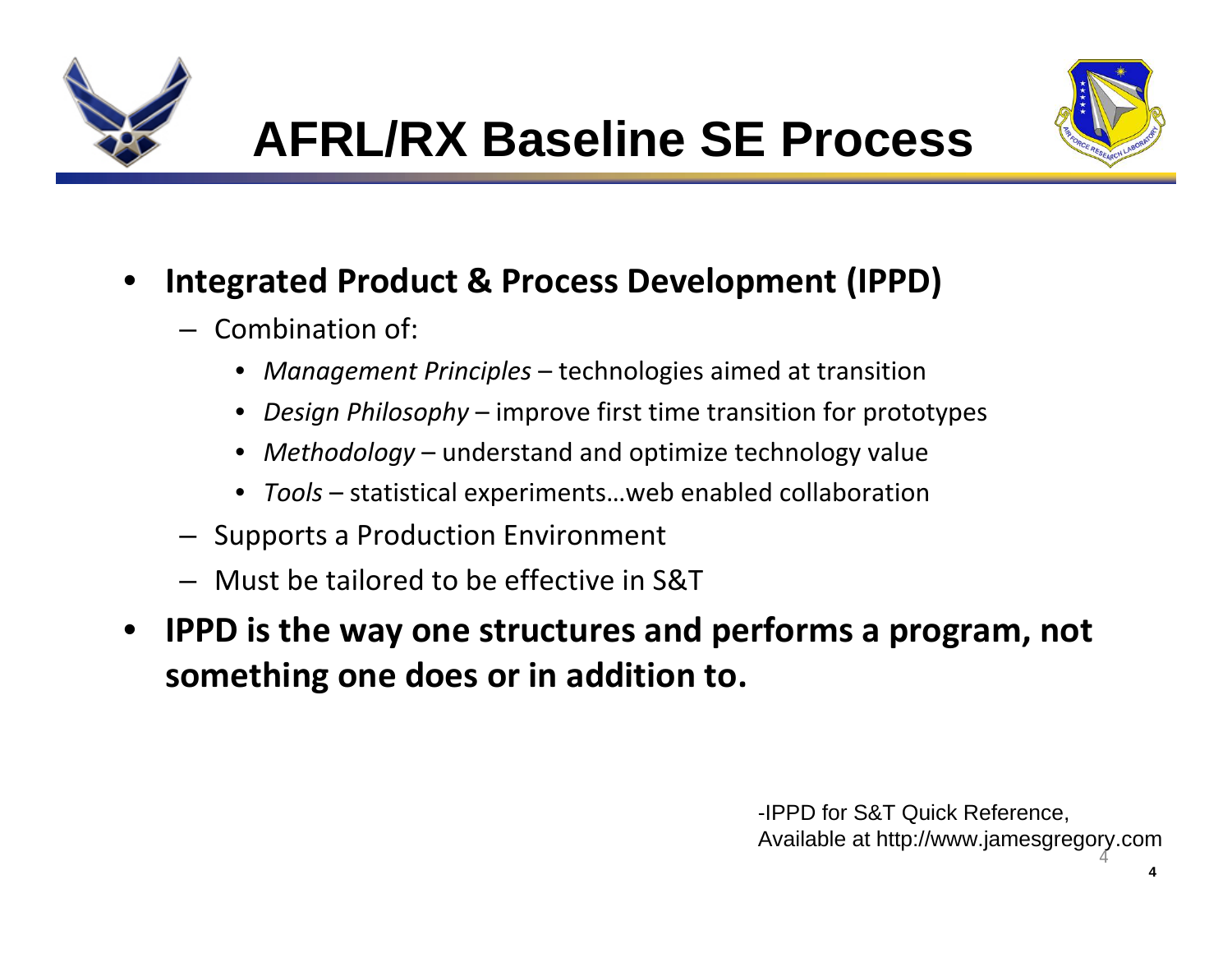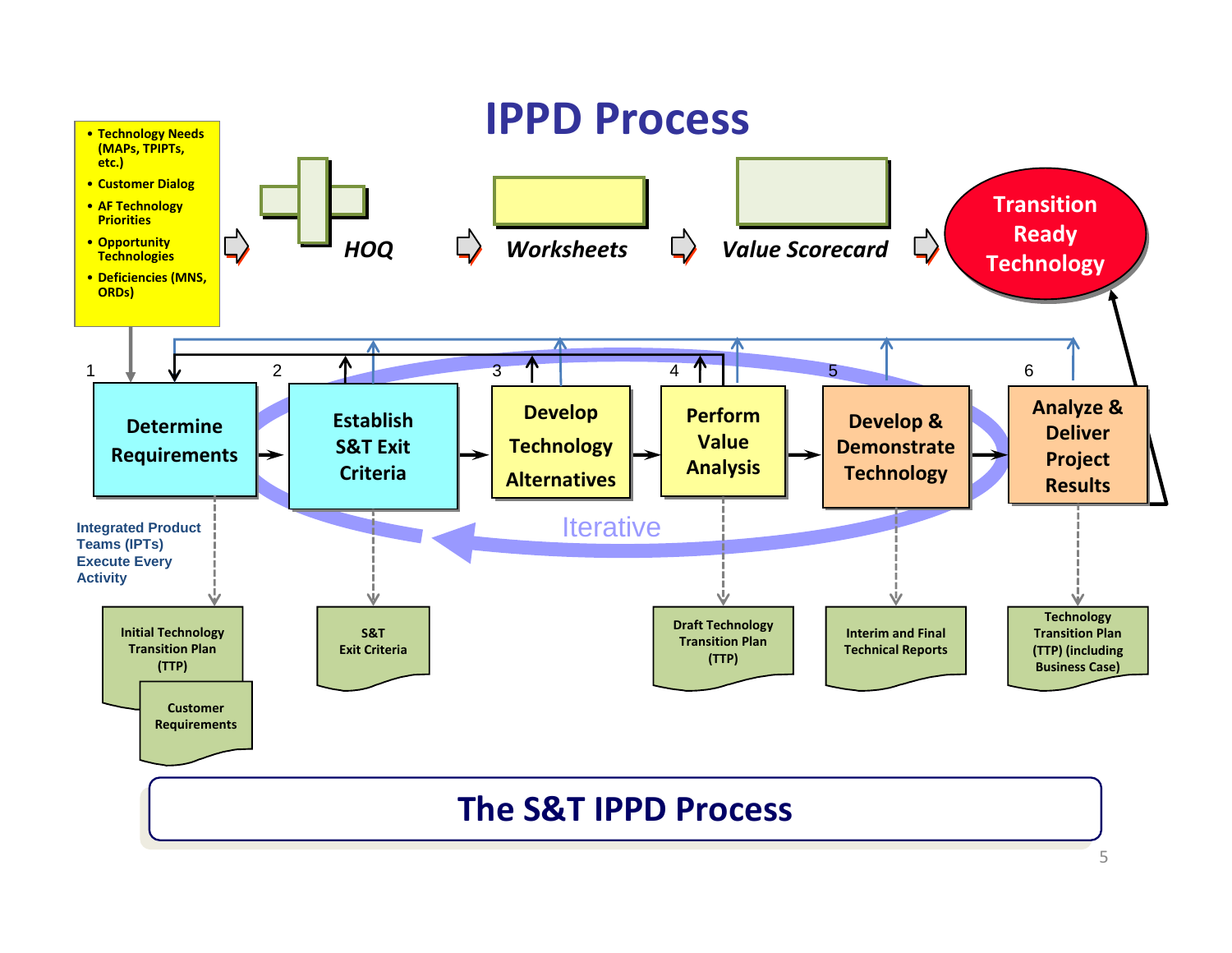



# *Range of Different S&T Programs Covered by AFRL/RX SE*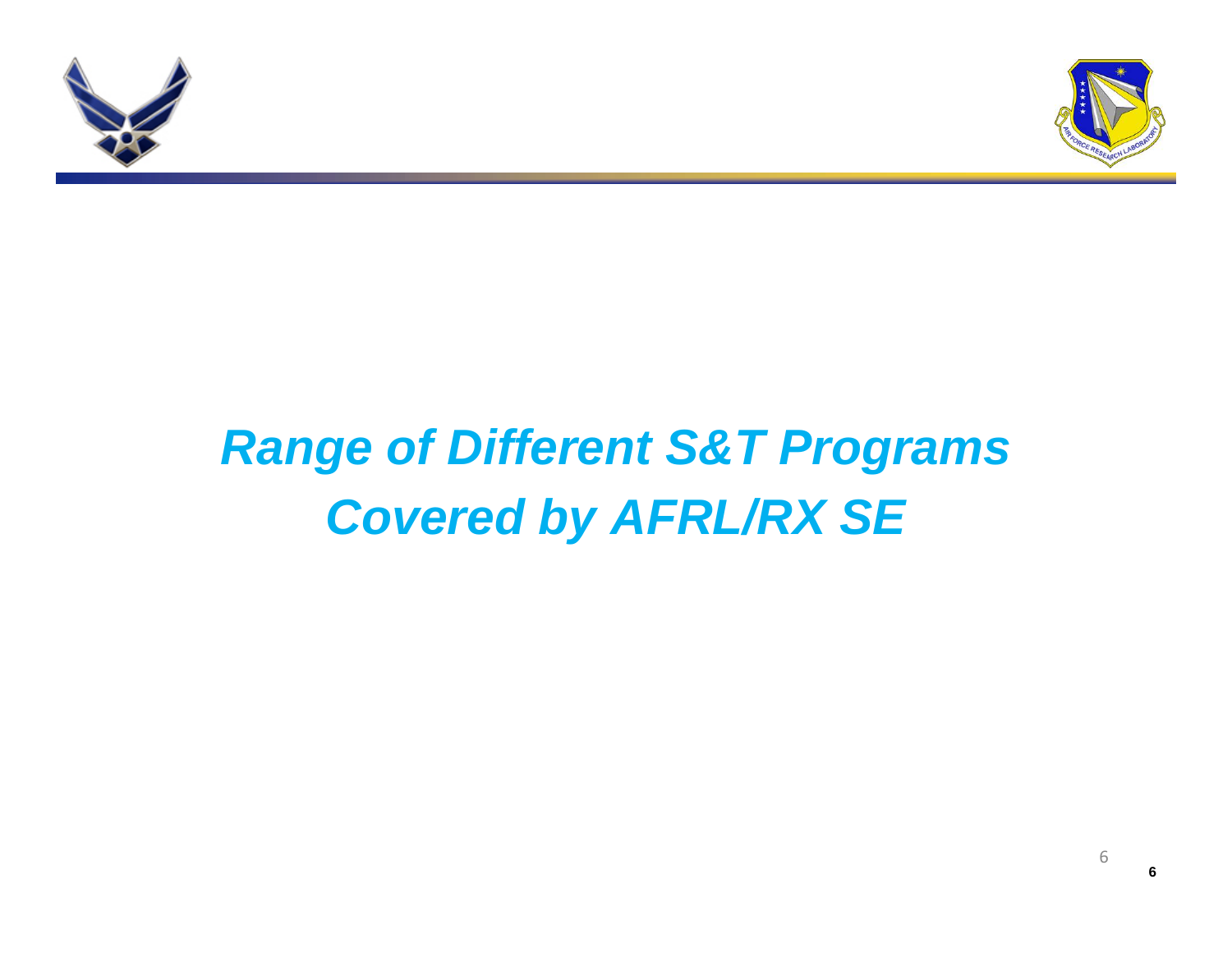

### *AFRL Tailored SE Approach for Management Review of S&T Programs*



| <b>Key Question</b>                                                             | Basic<br><b>Research</b>    | <b>Applied</b><br>Research | <b>Advanced</b><br><b>Research</b> | <u>ATD</u> |
|---------------------------------------------------------------------------------|-----------------------------|----------------------------|------------------------------------|------------|
| 1. Who is your customer?                                                        | Partial                     | <b>Nearly</b><br>Complete  | Complete                           | Complete   |
| 2. What are customer's requirements?                                            | Partial                     | Partial                    | <b>Nearly</b><br>Complete          | Complete   |
| 3. How will you demonstrate you have<br>met the requirements?                   | Partial                     | Partial                    | <b>Nearly</b><br>Complete          | Complete   |
| 4. What are the technology options?                                             | <b>Extremely</b><br>Limited | <b>Nearly</b><br>Complete  | Complete                           | Complete   |
| 5. Which is the best approach?                                                  | <b>Extremely</b><br>Limited | <b>Nearly</b><br>Complete  | Complete                           | Complete   |
| 6. What are the risks to developing the<br>selected technology?                 | Partial                     | Partial                    | <b>Nearly</b><br>Complete          | Complete   |
| 7. How will you structure your program<br>to meet requirements and manage risk? | Partial                     | <b>Nearly</b><br>Complete  | Complete                           | Complete   |
| 8. What is your business-based transition<br>plan that meets customer approval? | <b>Extremely</b><br>Limited | Partial                    | <b>Nearly</b><br>Complete          | Complete   |

7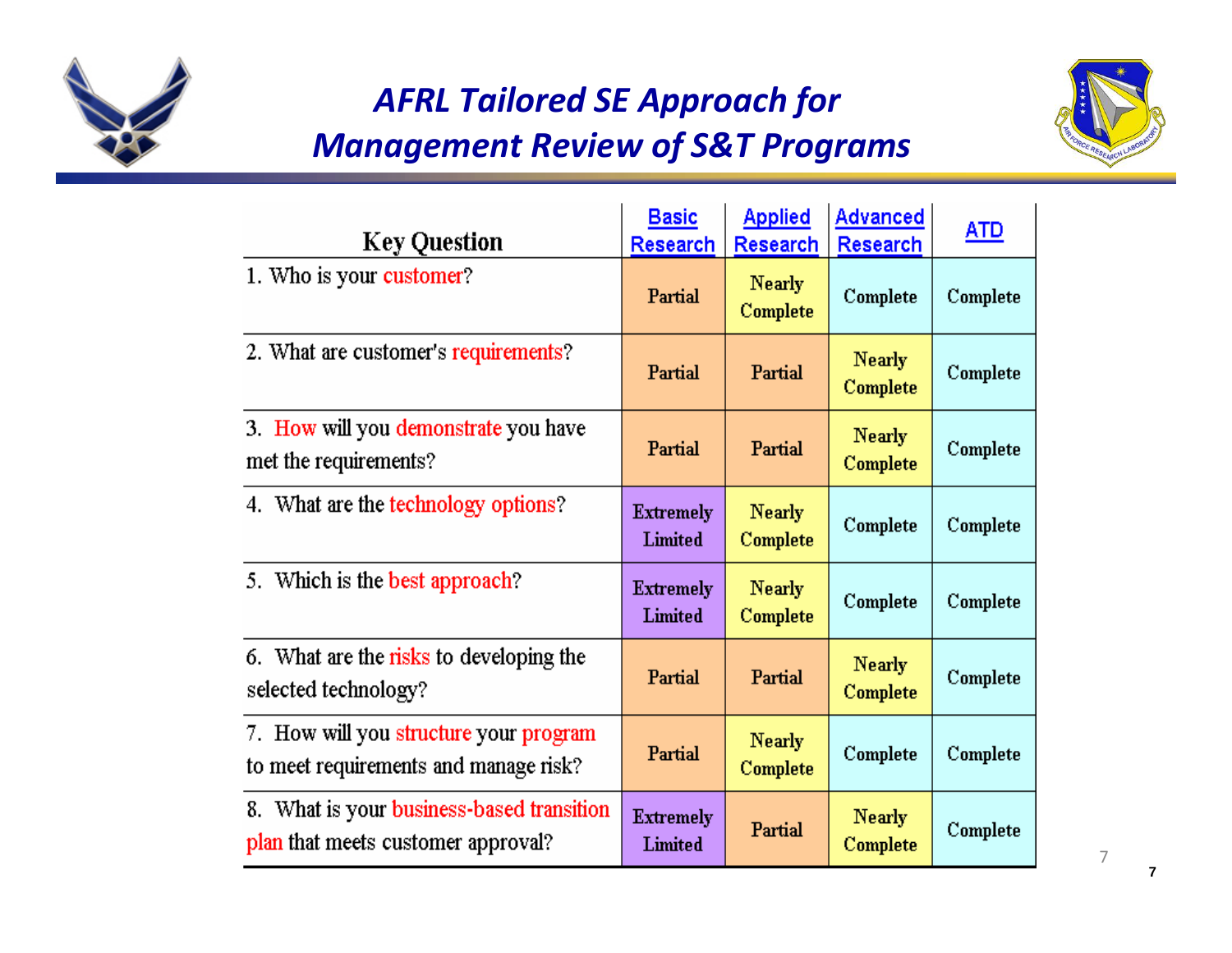

# Development of SE in RX

(derived from broad range of program types)



GOALS: 1. Improve Program Management Effectiveness and Efficiency

- 2. Improve Success of Tech Transitions & Transfers
- 3. Comply with AF and DoD Directives
- 4. Develop a Systems Engineering Culture

STRATEGY: Tailored SE for all S&T Programs

APPROACH:



**Yellow:** S&T Knowledge Generation (CP1); **Orange:** Product Development (CP2); **Green:** Urgent Need Response (CP3)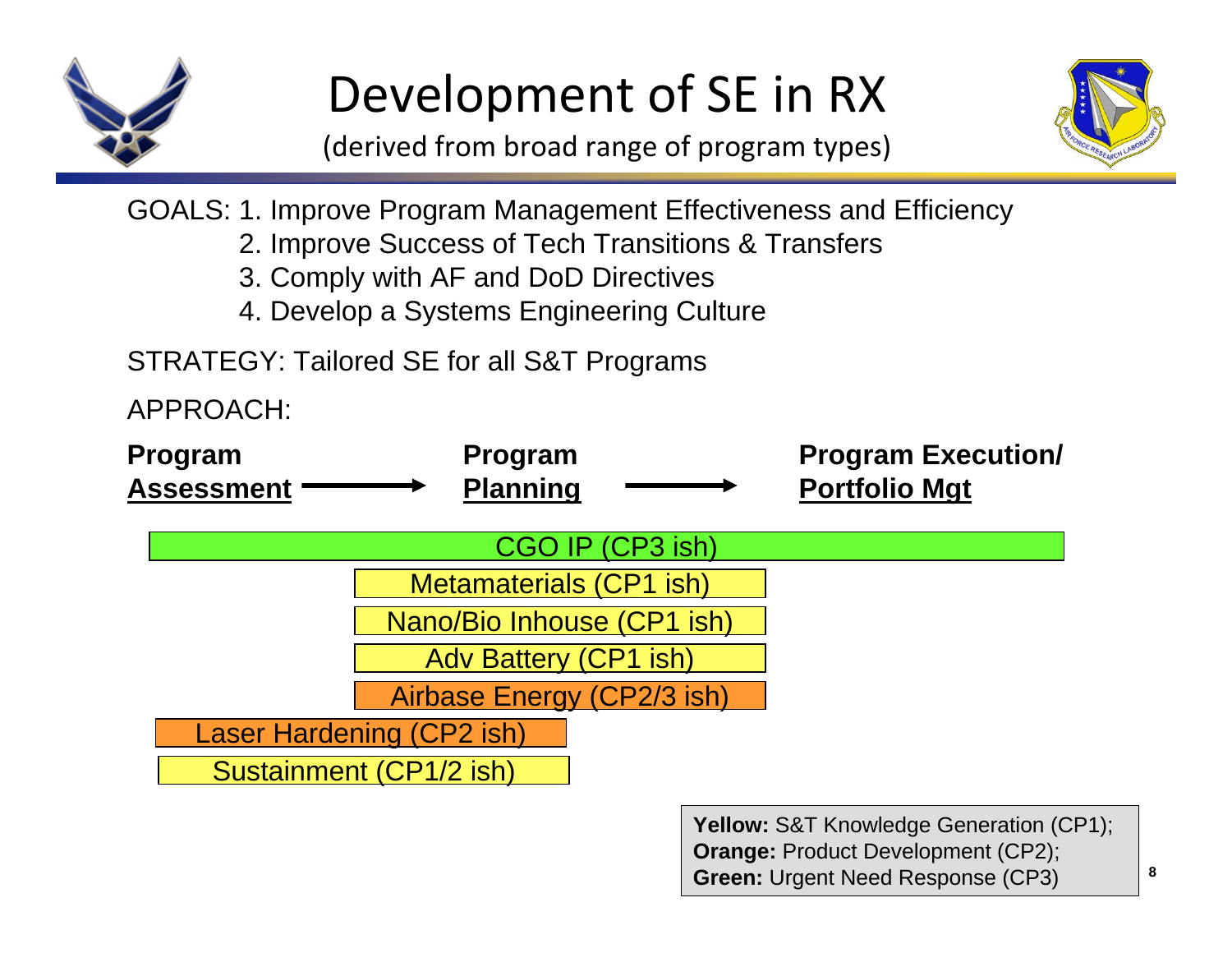



## IPPD analysis of Systems Engineering approaches for AFRL/RX programs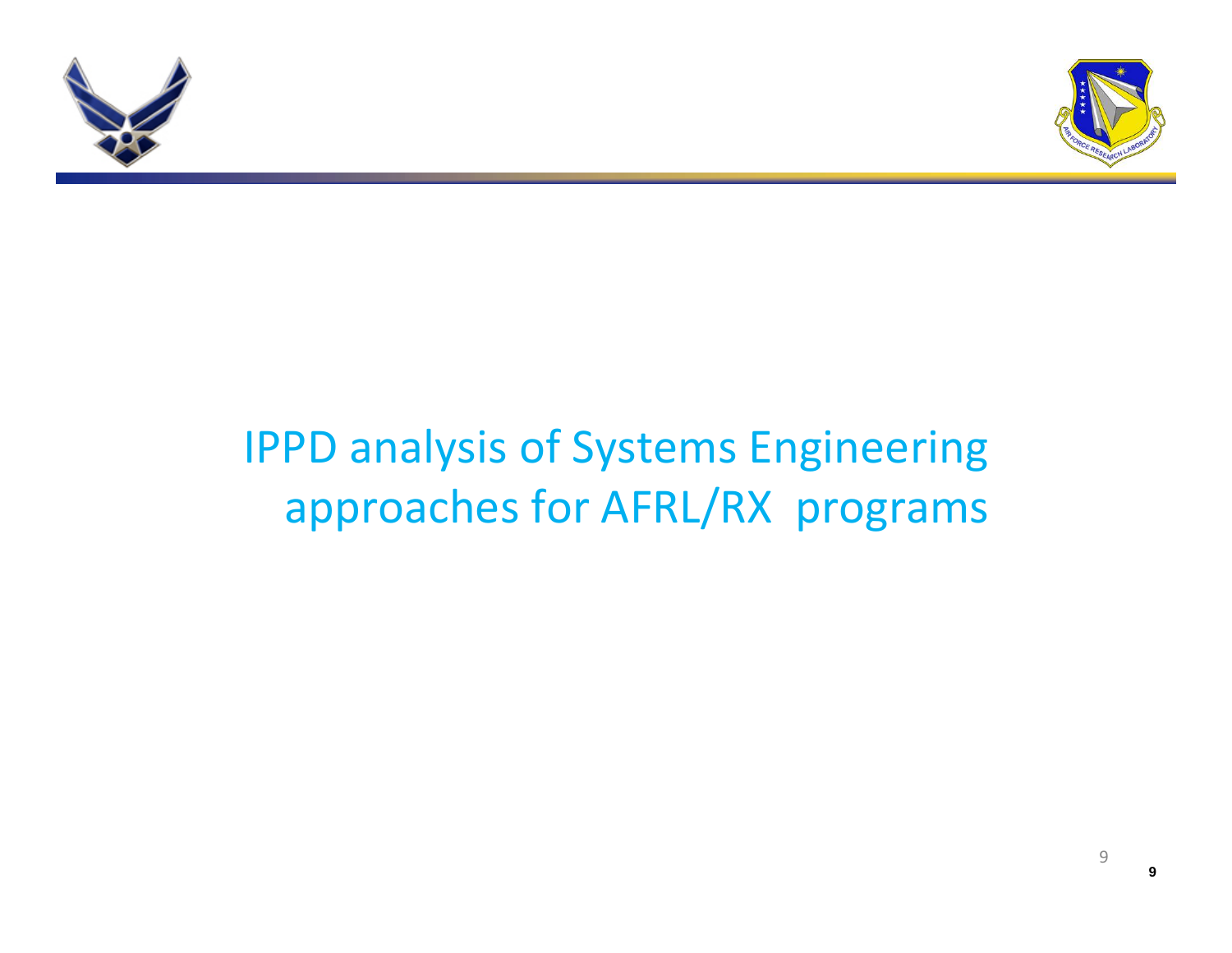



#### **Assumptions:**

- **The Customer** is Bob Rapson, Chief Engineer
- Pre-Milestone "A" research and development programs are identified based on **Program Objectives**, such as:
	- S&T Knowledge Generation (CP1)
	- Product Development (CP2)
	- Urgent Need Response (CP3)
- The **scope** of IPPD analysis includes:
	- Program Assessment
	- •Program Planning
	- Program Execution
	- Program Transition.
- **Challenges** associated with large complex programs and portfolio management
- Include connects to **Program Management** such as: Key Performance Parameters, Work Breakdown Structures, and Earned Value Management.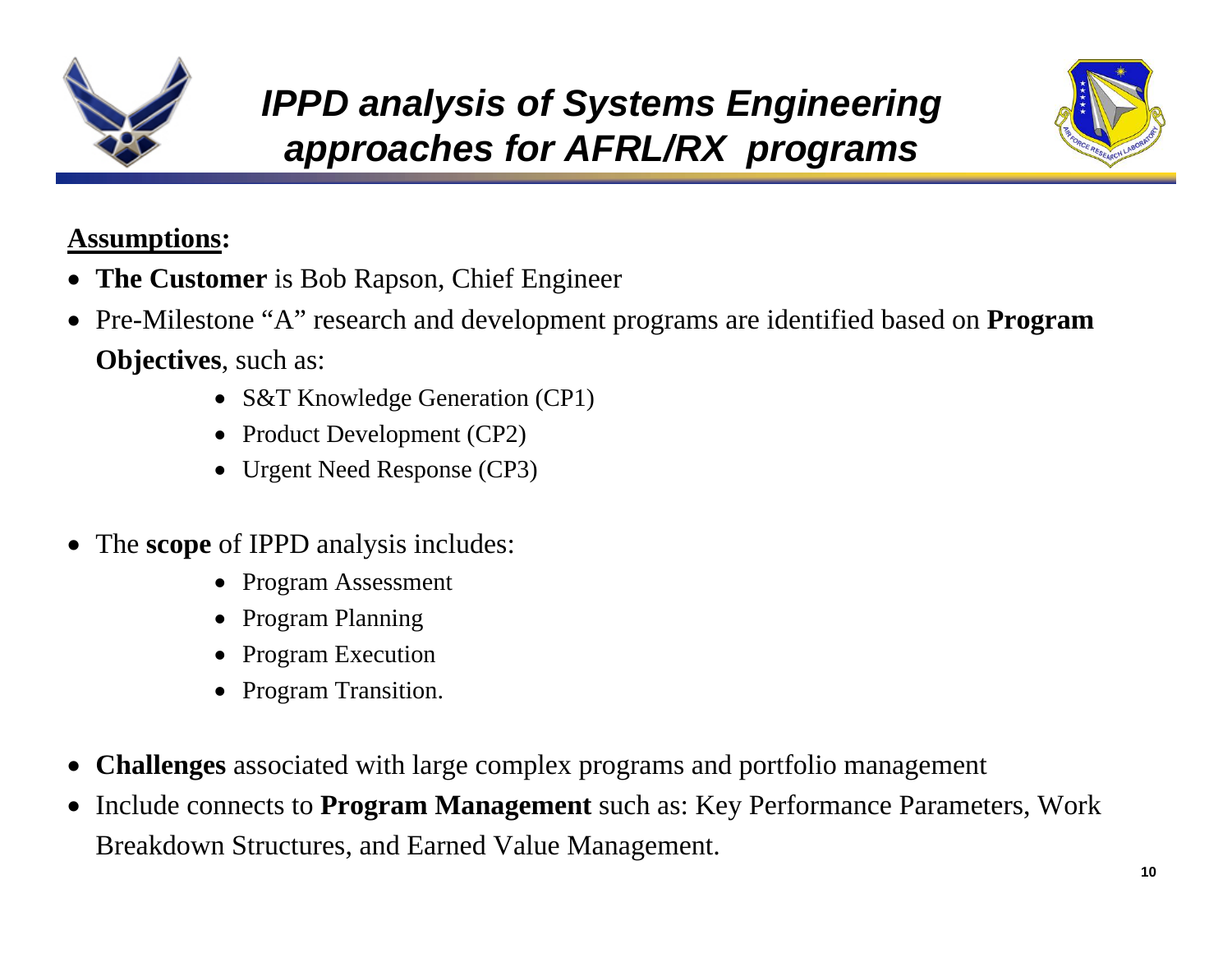

### *IPPD analysis of Systems Engineering approaches for AFRL/RX programs*



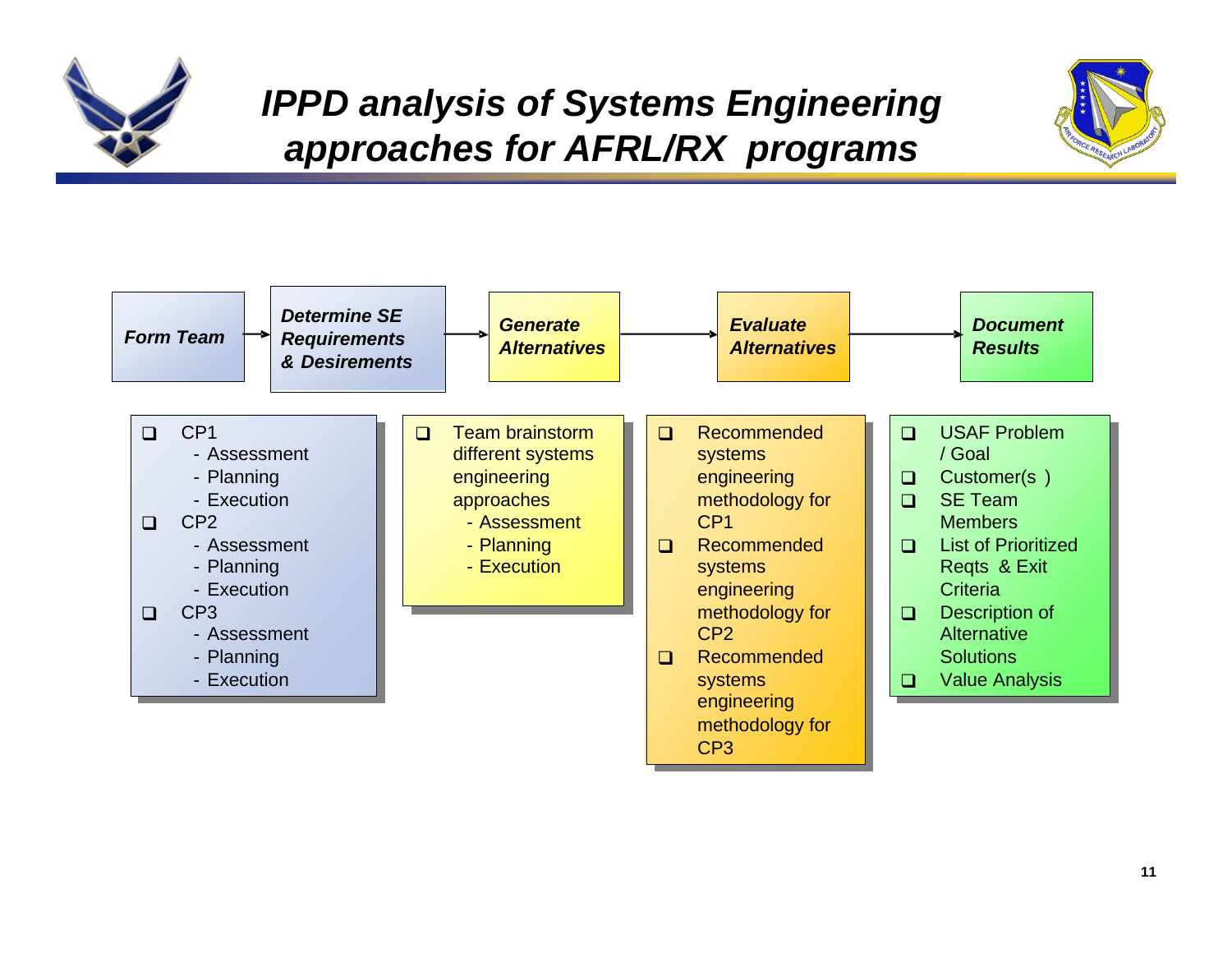



- •Empirical Analyses
- •Theoretical Analyses
- •Statistical Analyses
- $\bullet$ Design of Experiments
- •Modeling and Simulation
- •**•** House of Quality and Quality Function Deployment
- •• Six Sigma and Taguchi, Scorecard (Balanced and/or Value)
- •Analytic Hierarchy Process
- •**•** Earned Value Management
- •"The SE Conversation": 8 Questions & AFRL/RX I 61‐104
- •Integrated Product & Process Development (IPPD)
- •SETFST Approach: Quantitative (probabilistic) trade analyses
- $\bullet$ • SETFST with modeling and simulations (e.g. HELTP)
- $\bullet$ System Architecture and Node Decomposition analyses
- •Systems of Systems Analyses
- • Joint Capabilities Integration & Development System (JCIDS) Methodology: FAA, FNA, & FSA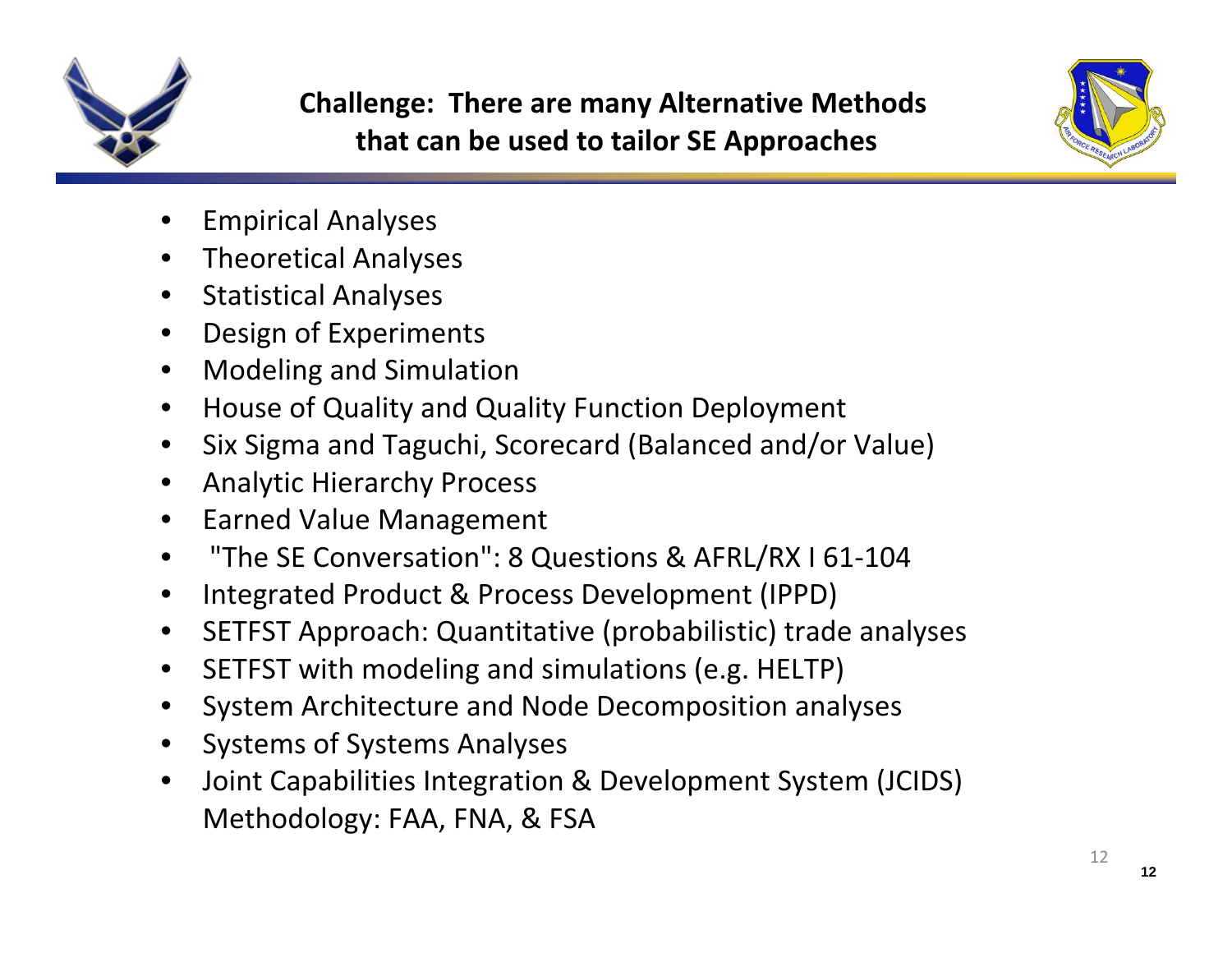



- Suitable for <sup>a</sup> Range of Technical Challenges
	- Basic Research
	- –Advanced Development
	- – $-$  Transition to the Warfighter
- Overcome limitations & Retain strengths of IPPD‐ Based Approach
	- **Links of the Common** — Extremely Valuable
		- Proven in major pilot programs
	- – $-$  Tends to be expensive
	- – $-$  Can be lengthy
	- – $-$  Not (best option) for all types of S&T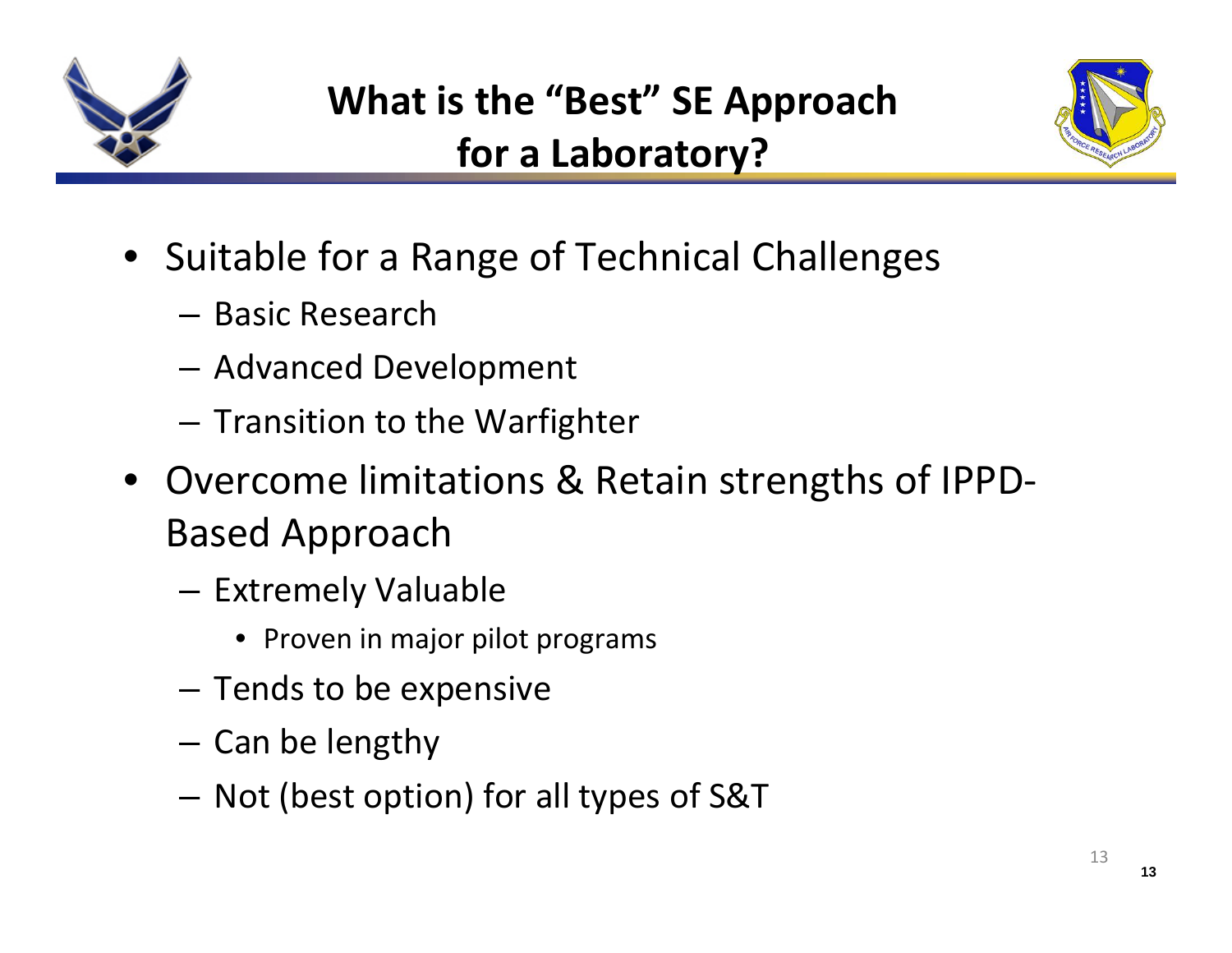



# *Streamlined Systems Engineering Approach*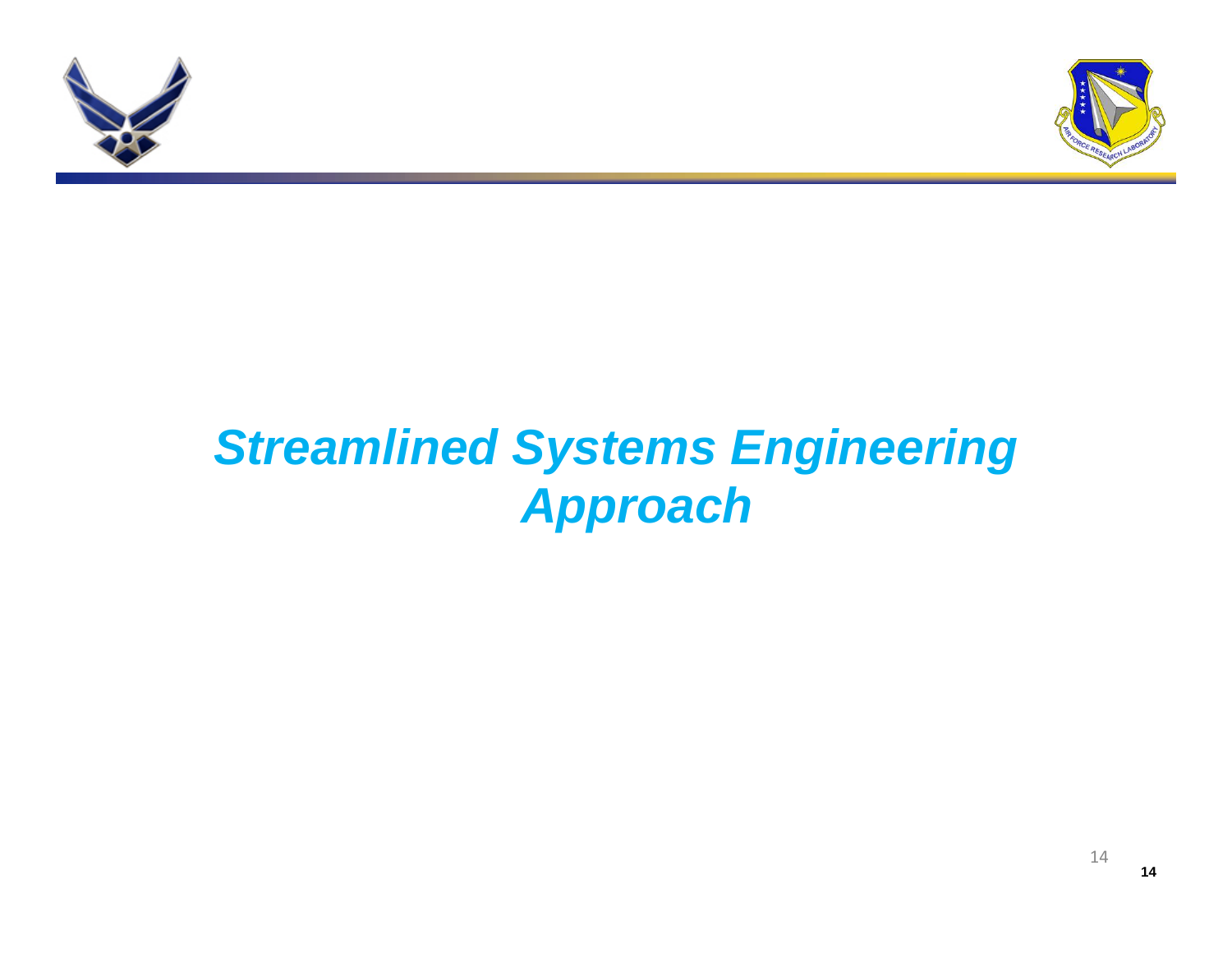

# **Integration of SE approaches into baseline CGO Initiative Program**



### **Purpose**

- Provides information and tools for good program management
- Provides baseline SE assessment process
- •• Provides testbed for initial evaluation of SE methods and tools
- • **Lessons Learned**
	- Use existing proposal &/or briefing info to build <sup>a</sup> strawman SE framework
	- Two focused team meetings are usually sufficient
	- Providing checklists and other SE assessment examples are very useful
	- Involving Experienced Senior Engineer(s) is very helpful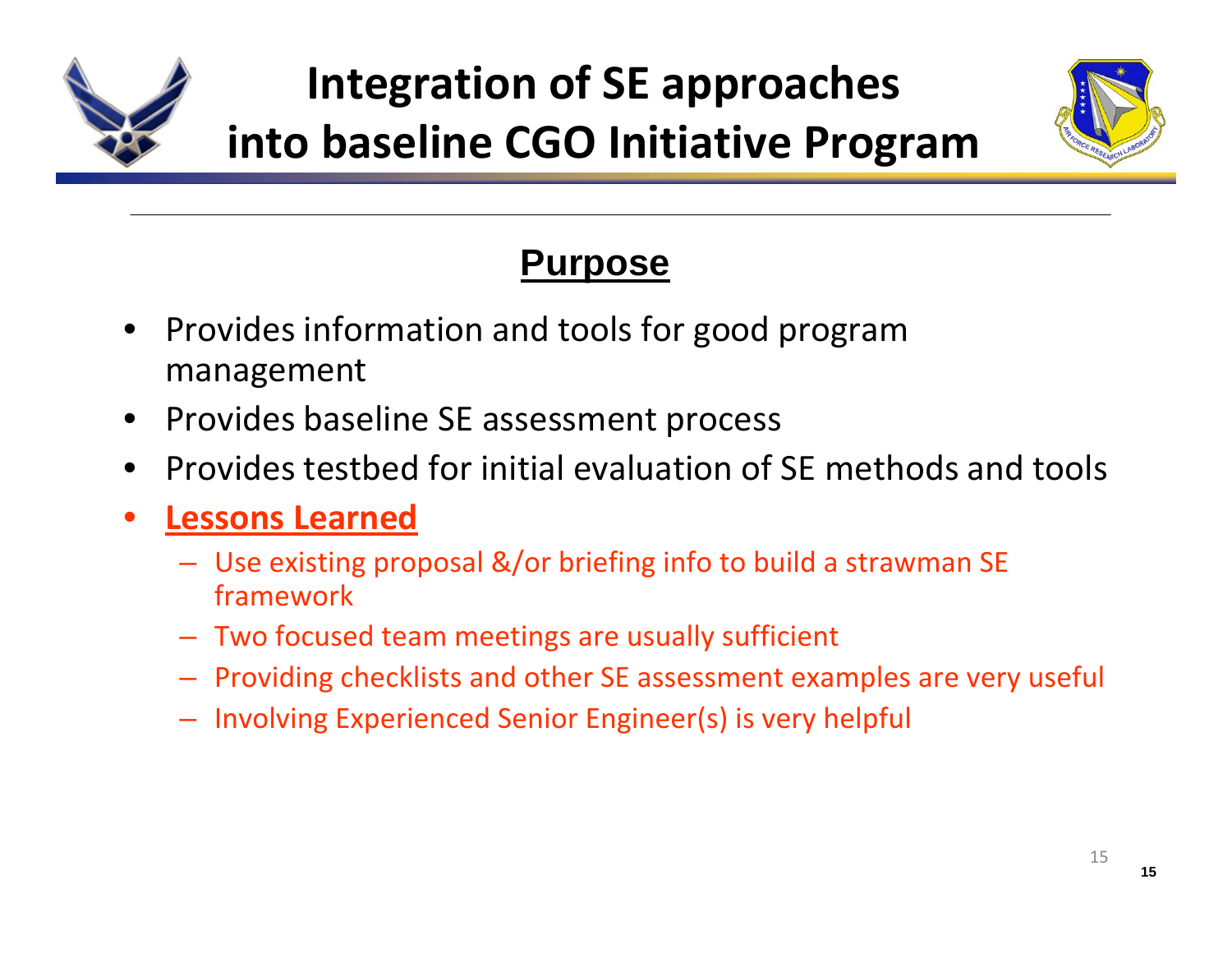### Stream lined Systems Engineering Approach

#### *Target Approach: Limited Number of Concise Team Meetings)*

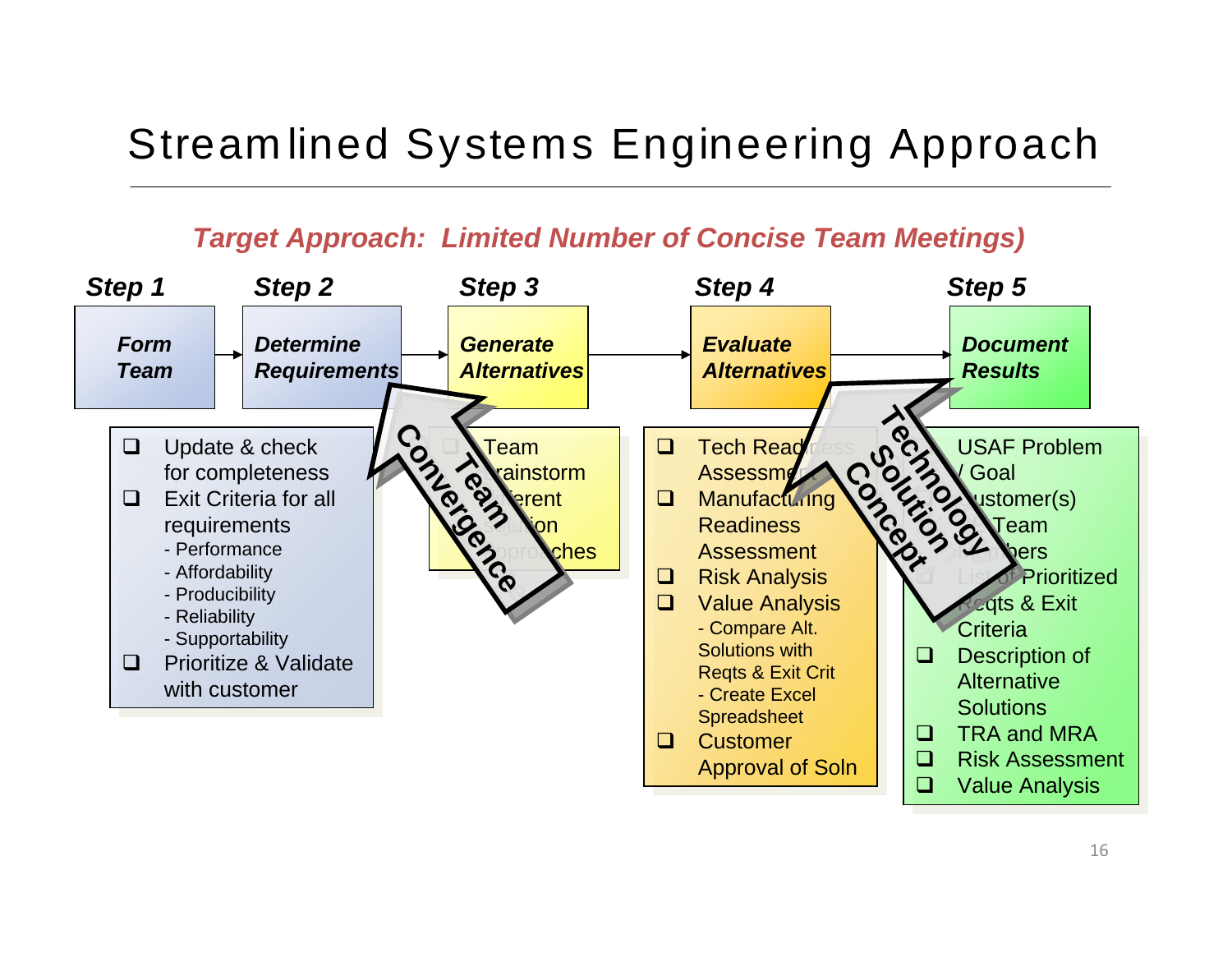



### **USAF Problem: Ground Equipment corrodes when exposed to weather elements**

- • Annual corrosion cost of \$69,000,000 (and rising) directly associated with support equipment
- Labor and material costs to mitigate corrosion are increasing
- •Workforce shaping has reduced available maintenance resources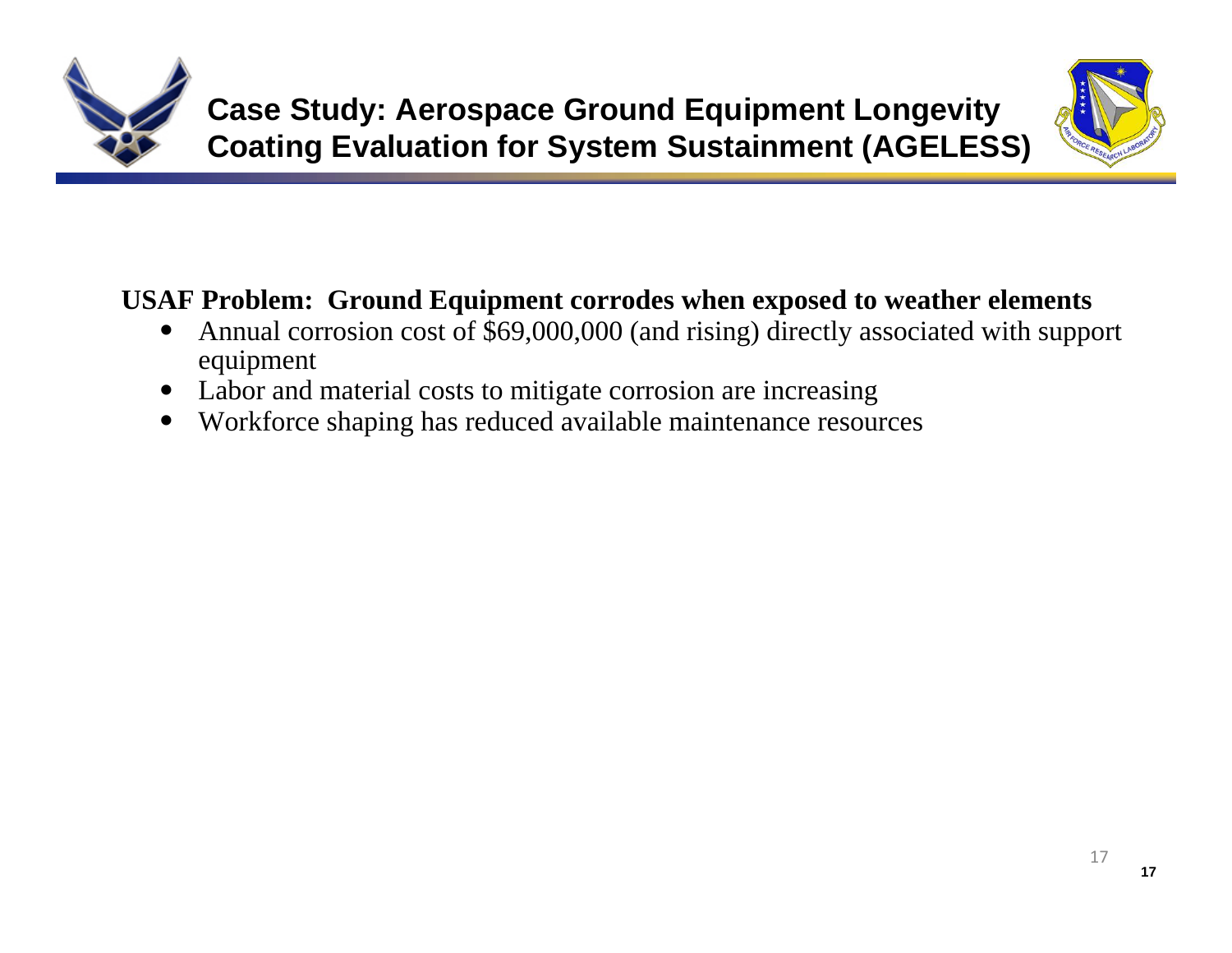



- • Form Team:
	- •Principal Investigator and Funding Sponsor
	- •Program Manager, Branch Tech Advisor, In-House Researcher
	- • IPT Team: Program Manager, Potential Technology Recipients (SPO, JPO, DUST, MAJCOM), Branch Tech Advisor, and other technical, contractual, and financial expertise
	- IPT Team: Most key customers (Other interested TDs, program managers of related ATDs) identified and actively involved
- •Lesson Learned – stay together "continuous"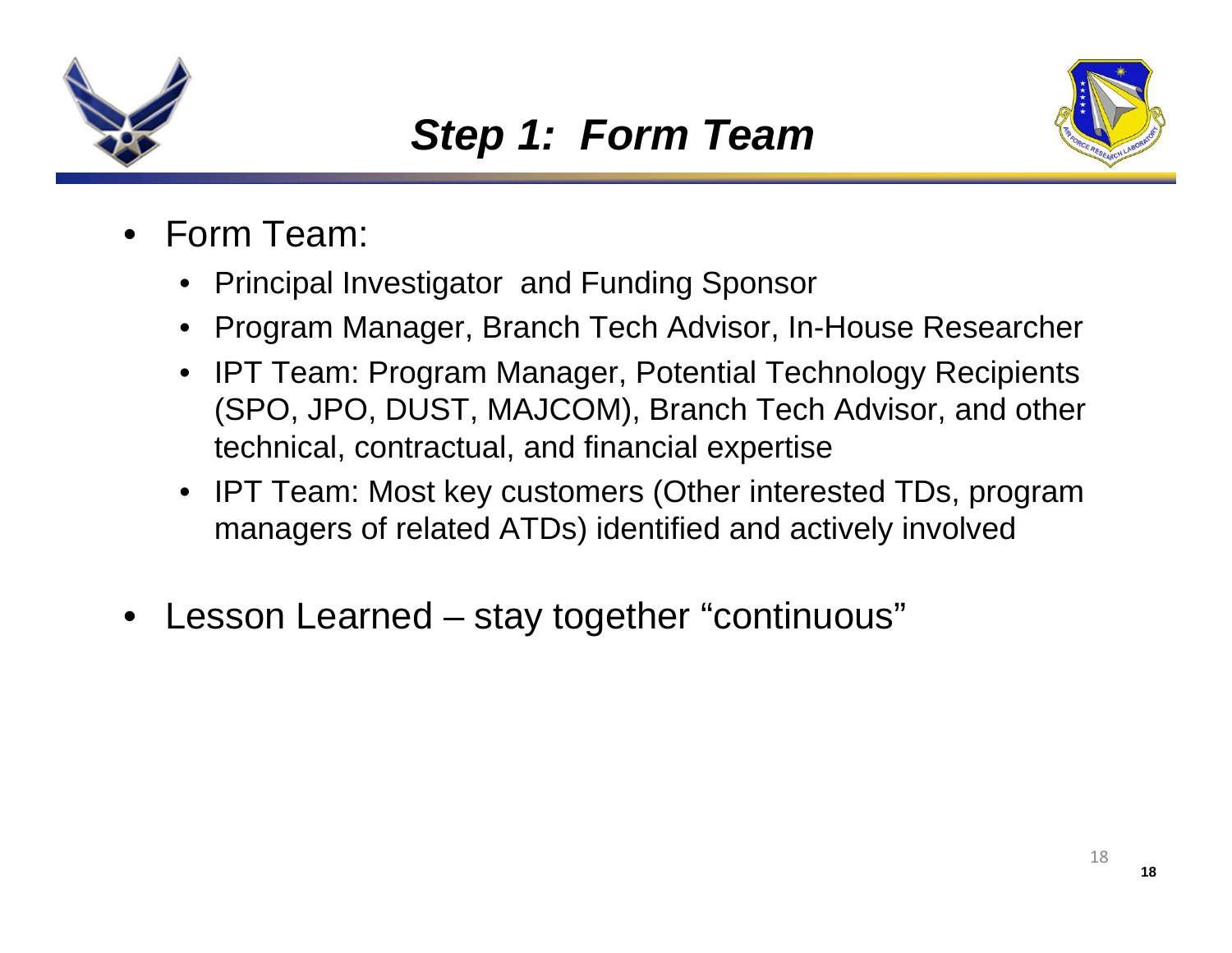

### **Step 2: Determine Requirements and Establish Exit Criteria**



#### **Determine Requirements**

- 1. Minimize corrosion maintenance costs of non- powered aerospace ground equipment and other steel support equipment
- 2. Capability to coat inner "hard -to-reach" surfaces of a piece of equipment
- 3. User friendly coatings and coating processes
- 4. Avoid coatings that are harmful to environment
- 5. Capability for long lasting coatings
- 6. Qualified coating process
- 7. More that 1 tool in toolbox for combating corrosion

#### **Establish S&T Criteria / Exit Criteria**

- a. Coating technologies that ensure adequate corrosion protection
- b. Coating technologies that ensure adhesion to substrate
- c. Surface profile for applying stencils/markings
- d. Proper surface pretreatment process
- e. Techniques for repairing damage to galvaniz ed coatings
- f. Documentation of laboratory test results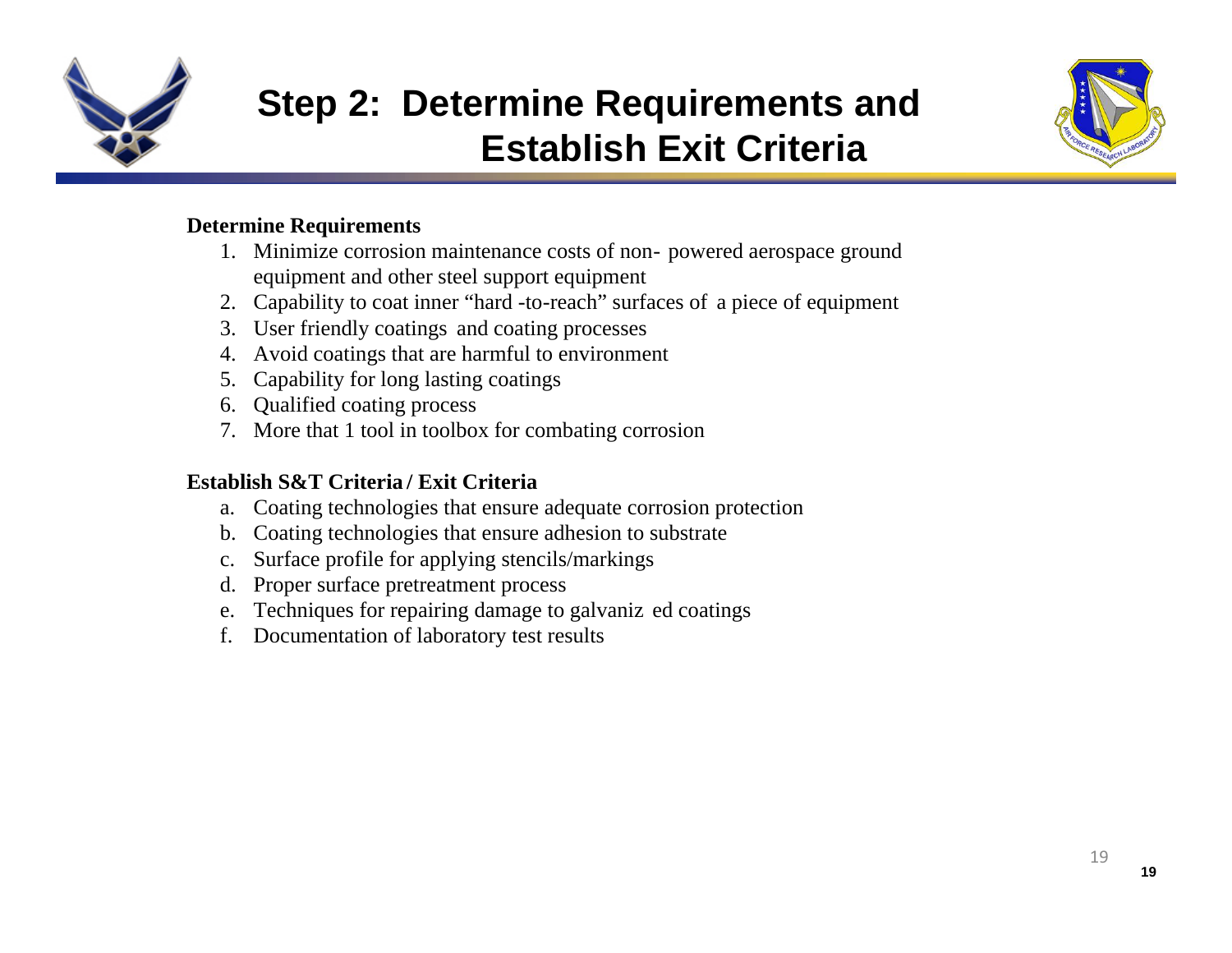### **Step 2: Determine Requirements and Establish Exit Criteria**

### *Before*

#### **Determine Requirements**

- 1. Minimize corrosion maintenance costs of non-powered aerospace ground equipment and other steel support equipment
- 2. Capability to coat inner "hard-to-reach" surfaces of a piece of equipment
- 3. User friendly coatings and coating processes
- 4. Avoid coatings that are harmful to environment
- 5. Capability for long lasting coatings
- 6. Qualified coating process
- 7. More that 1 tool in toolbox for combating corrosion

Establish S&T Criteria / Exit Criteria

- A. Coating technologies that ensure adequate corrosion protection
- B. Coating technologies that ensure adhesion to substrate
- C. Surface profile for applying stencils/markings
- D. Proper surface pretreatment process
- E. Techniques for repairing damage to galvanized coatings
- F. Documentation of laboratory test results

#### *After*

#### **Determine Requirements**

- 1. Minimize corrosion related costs while not impacting other maintenance costs for non-powered aerospace ground equipment and other steel support equipment E, F, I, C, D
- 2. Capability to treat inner "hard-to-reach" surfaces of a piece of equipment G
- 3. Readily available, mature, demonstrated coating methods that don't change metallurgical properties. (User friendly coatings and coating processes) C, D, H
- 4. Reduce environmental waste stream of current coating repair processes (Avoid coatings that are harmful to environment) 1/3 impact reduction (ref E)
- 5. Clean Appearance J
- 6. Different than existing approach I, E, F, G
- 7. at least as damage tolerant as current coating system E, A, B

Establish S&T Criteria / Exit Criteria

- A. Coating technologies that ensure adequate corrosion protection
- B. Coating technologies that ensure adhesion to substrate
- C. No surface prep changes for applying stencils/markings
- D. Utilize existing Repair techniques
- E. Documentation of laboratory test results that compare performance with baseline paint
	- •ASTM G1 boldly exposed
	- •ASTM G44 Alternate immersion
	- •Field testing/beach exposure
- F. Meet or exceed MIL STD 808
- G. Apply to specification thickness, minimum of 4 ft , and 1 inch internal diameter
- H. Qualified coating process in accordance with industrial standards
- I. Need 2X, Want 10X coating life improvement with capability to do touch-<br> $\frac{20}{20}$ up repairs
- J. Repair looks the same as original; match color, texture, gloss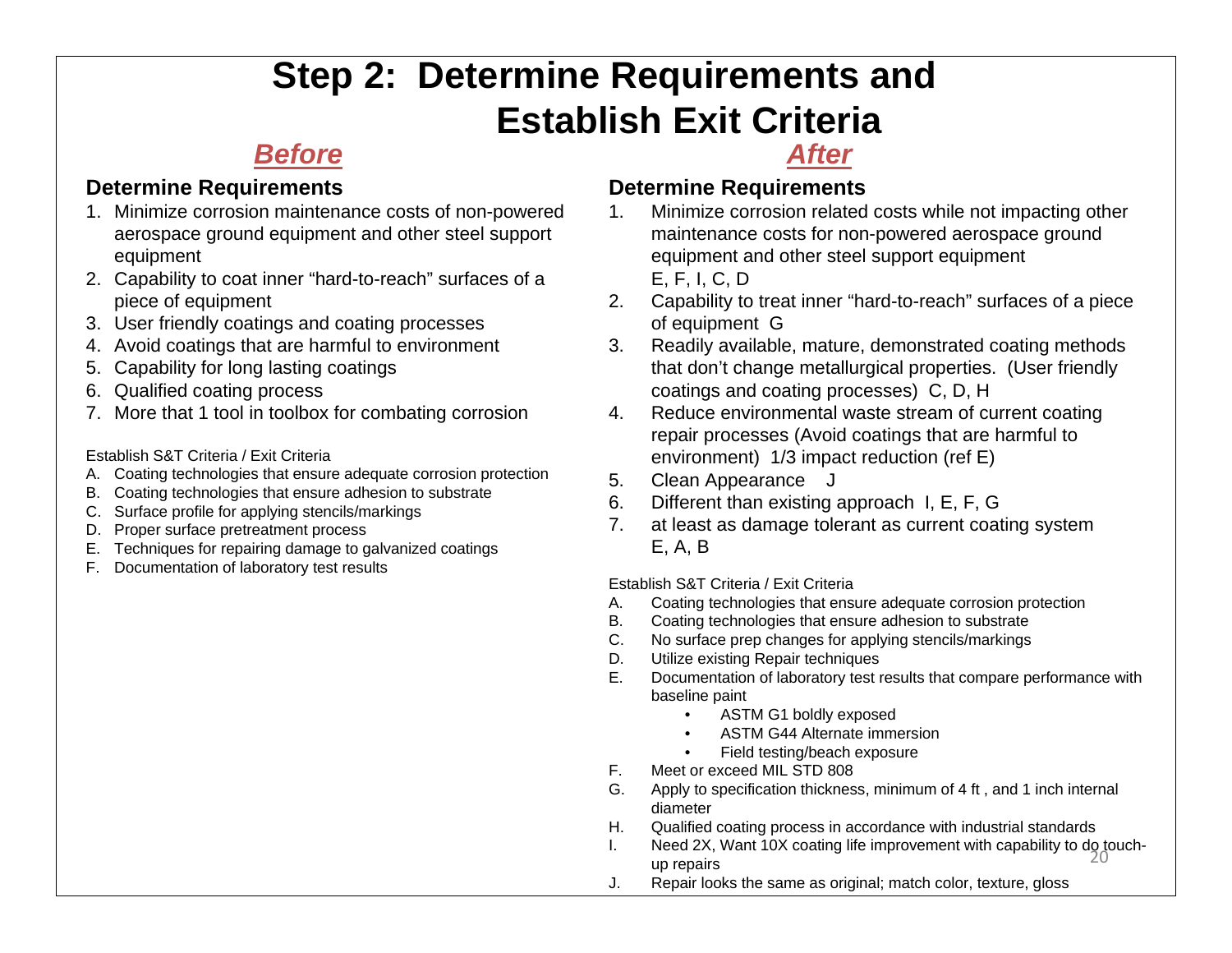

### **Step 3: Generate Alternatives**



#### *Before*

Develop Technology Alternatives

- •Coatings conforming to MIL-PRF-26915
- •Metallization (aka Metal Wire Arc Spray)
- •Hot-dip galvanization
- •????
- •????

### *After*

Develop Technology Alternatives

- •Coatings conforming to MIL-PRF-26915
- $\bullet$ Metallization (aka Metal Wire Arc Spray)
- •Hot-dip galvanization
- •Build Stainless Steel Equipment
- Paint over Zinc coating
- •Electrogalvanization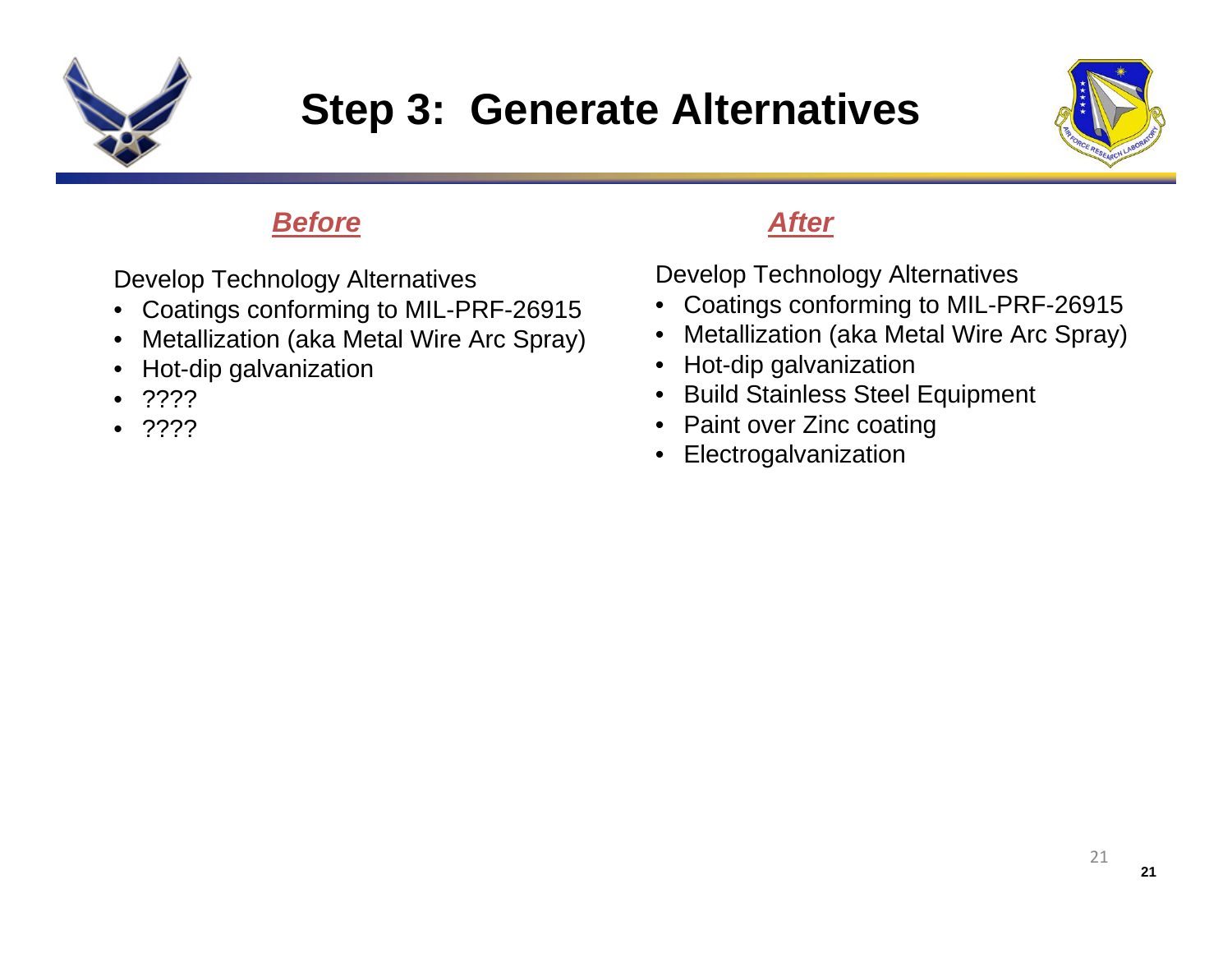



- 1. Identify Critical Technology Elements and TRL for each Element
- 2. Identify Critical Manufacturing Processes and MRL for each Process
- 3. Assess risk associated with producibility, reliability, affordability, and maintainability. Assess risk associated with system integration.

#### **Technology Alternatives:**

- •Coatings conforming to MIL-PRF-26915
- •Metallization (aka Metal Wire Arc Spray)
- •Hot-dip galvanization
- Build Stainless Steel Equipment
- Paint over Zinc coating
- Electrogalvanization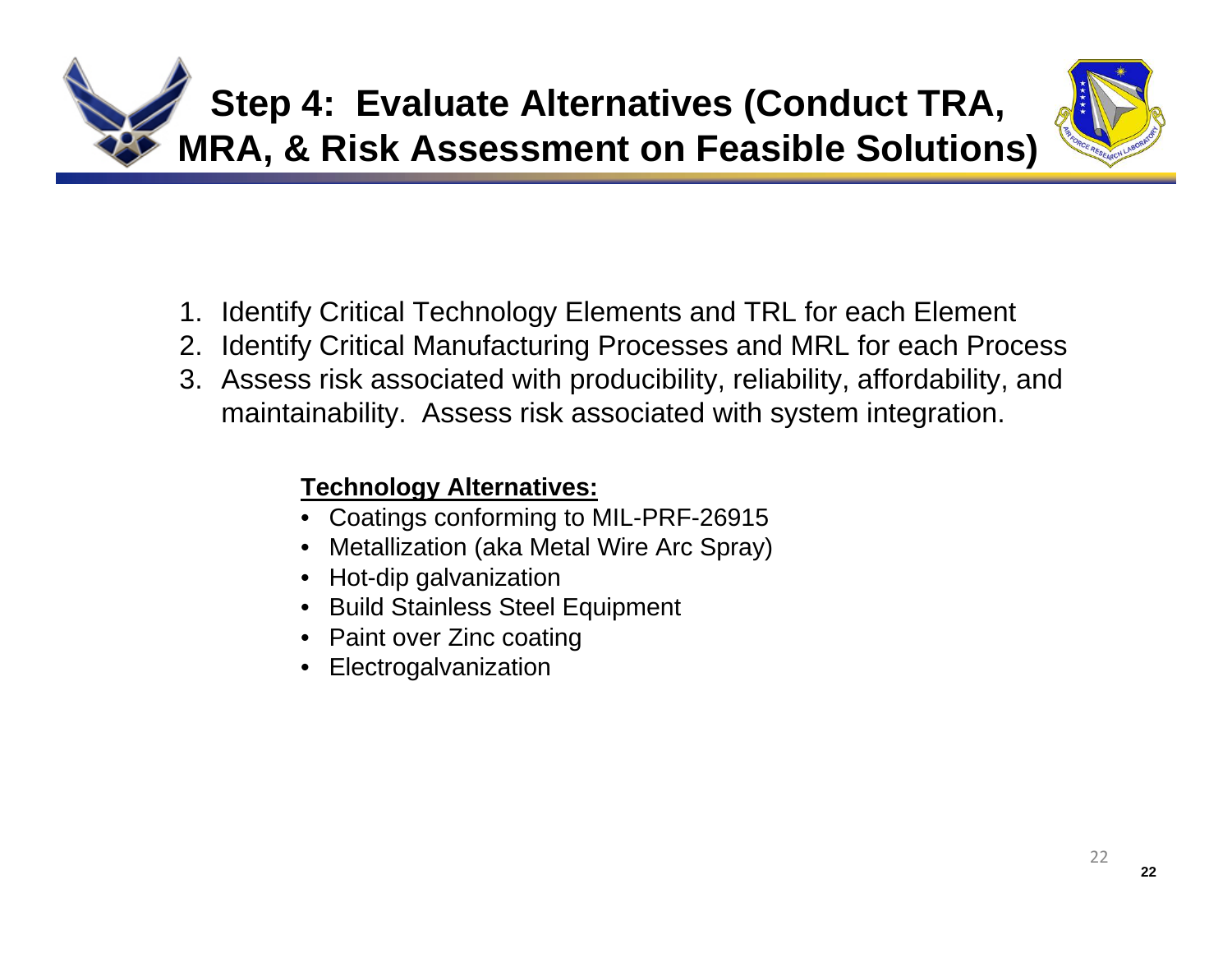



### A Key Benefit of SE in the S&T Environment:

### *Items Documented:*

- USAF Problem / Goal
- •Customer(s)
- SE Team Members
- •List of Prioritized Requirements and Exit Criteria
- •Description of Alternative Solutions
- •TRA & MRA
- Risk Assessment
- Value Analysis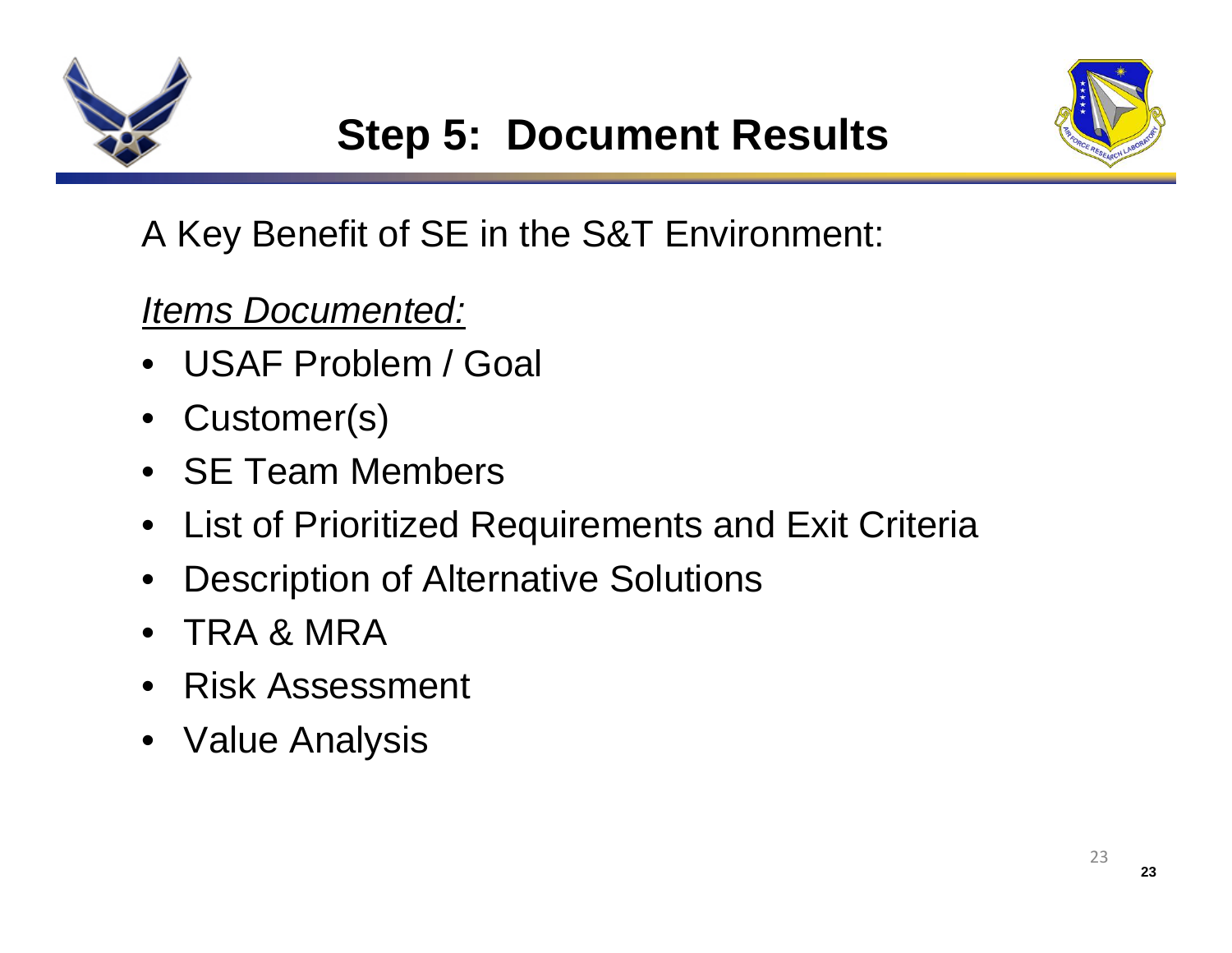



## *Case Study: Materials and Manufacturing S&T*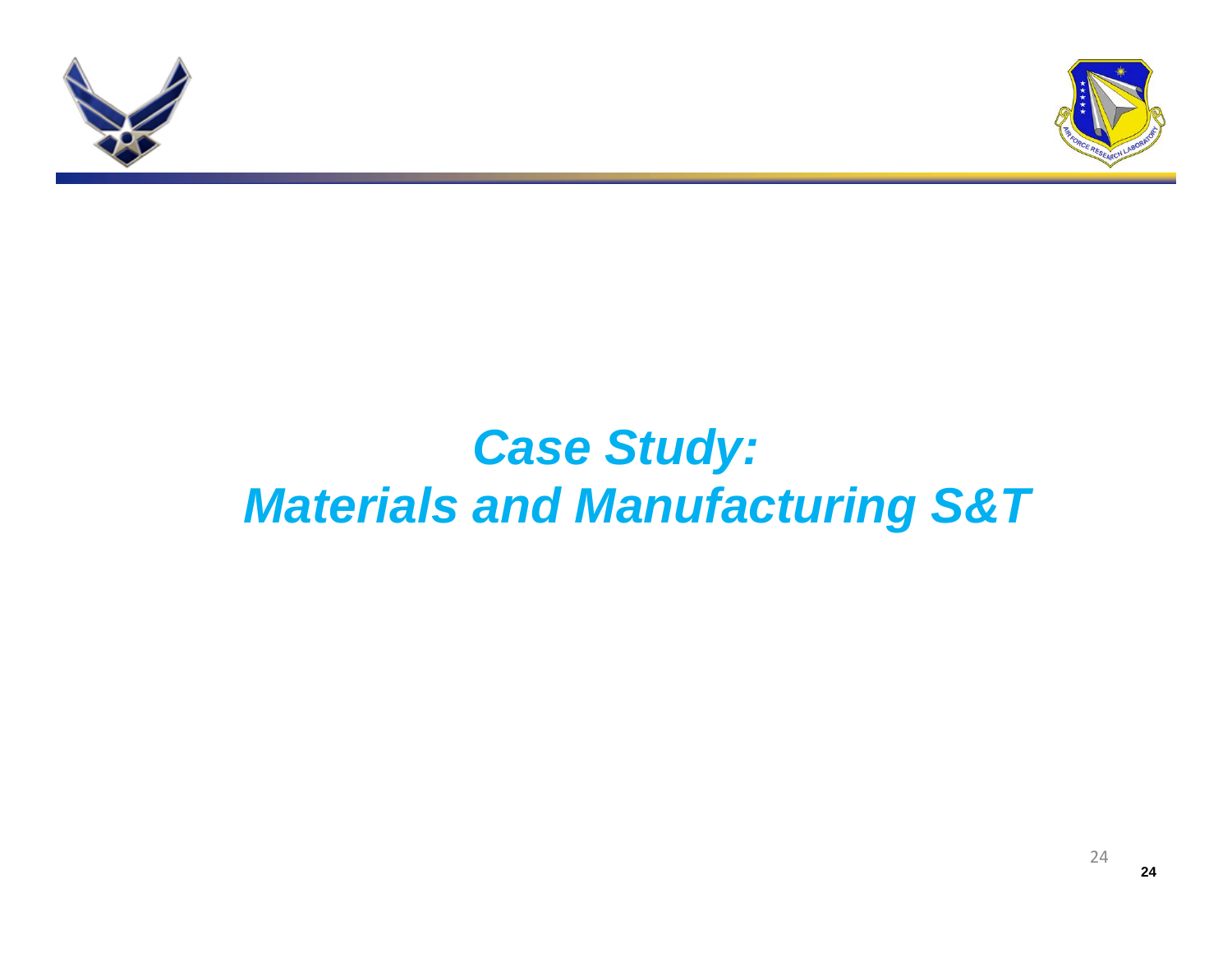**UNCLASSIFIED**

# **Aerospace Ground Equipment Lifetime Coating Evaluation for System Sustainment (AGELESS)**



**CGO Initiative Program 16 May 2008**

THE AIR FORCE RESEARCH LABORATORY LEAD I DISCOVER I DEVELOP I DELIVER

### **Materials & Manufacturing Directorate Systems Support Branch**

**Ben Wilkerson, 2Lt**

#### **Program Manager**

Phone: 937.656.9566

Benjamin.Wilkerson@wpafb.af.mil

#### **UNCLASSIFIED**

25 Distribution authorized to DoD and U.S. DoD contractors only; Critical Technology; 24 July 2006. Other requests for this document shall be requested to AFRL/MLPJ, 3005 Hobson Way, Wright-Patterson AFB OH 45433. DESTRUCTION NOTICE - Destroy by any method that will prevent disclosure of contents or reconstitution of the document.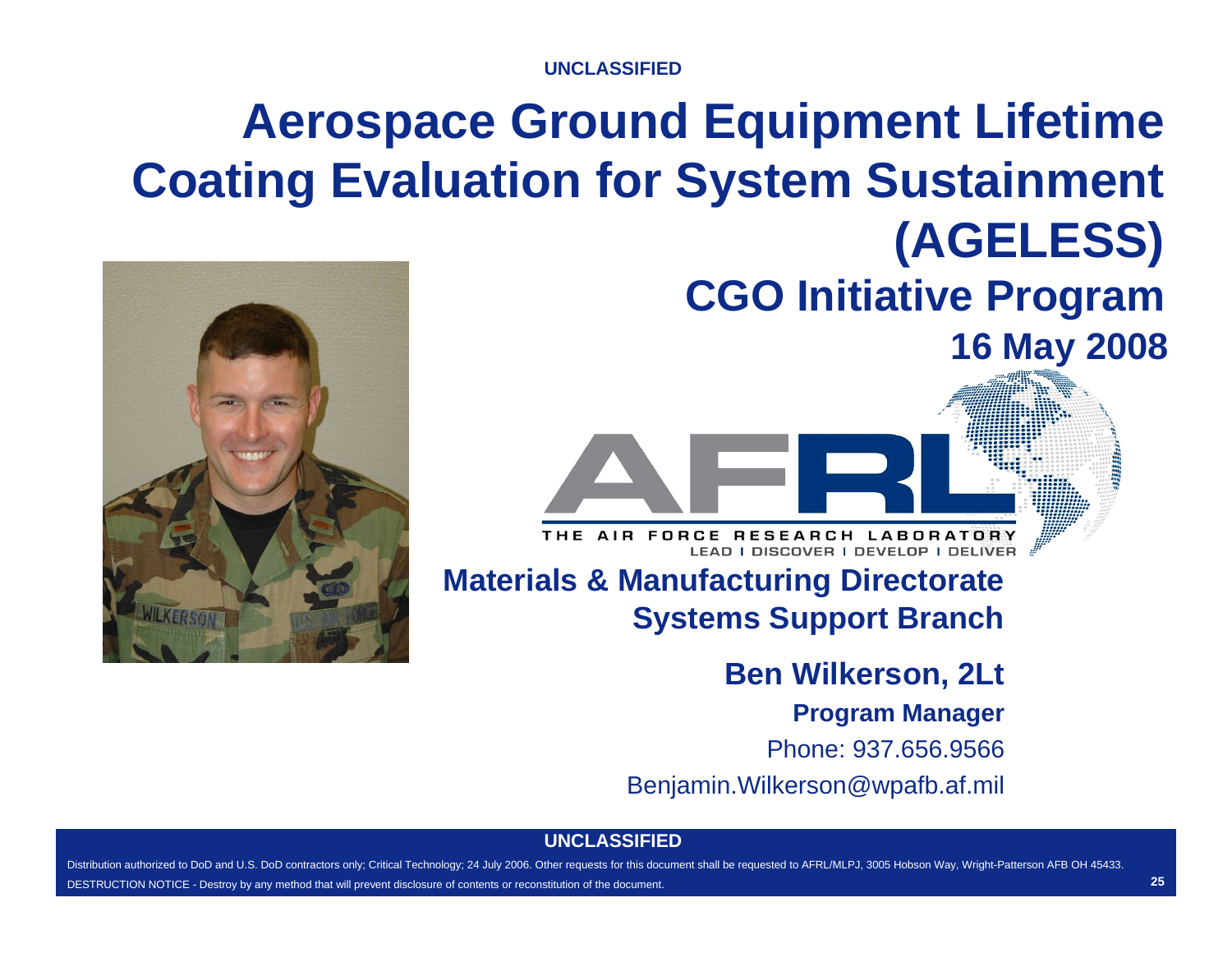### AGELESS Overview



| Project Lead: Lt Ben Wilkerson<br>Team: Mr. Corey Bliss, MSgt Royce Stamps, SMSgt Byron<br>Wilson, Mr. Dennis Douglas, Mr. Larry Perkins<br>Start/End Dates: 19 March 07 - 30 Sept 08<br><b>Amount Funded: \$74.1K</b><br><b>Completed Milestone: 2/3</b><br><b>Motivation/Need/Payoffs:</b><br>•Annual corrosion cost of \$69,000,000 (and rising) directly<br>associated with support equipment<br>.Labor and material costs to mitigate corrosion are<br>increasing<br>.Workforce shaping has reduced available maintenance<br>resources<br>• Extend coating life, but not necessarily extend of support | <b>General Description of Technical Work:</b><br>• Galvanization is a method of applying a thin coating of<br>zinc onto a B-4 maintenance stand at Hill AFB<br>• Conduct full-scale galvanization of non-powered AGE<br>• Evaluate the costs associated with infrequent painting of<br>AGE/SE vs. a one-time galvanization<br>• Perform select laboratory tests on galvanized steel with respect<br>to other coating technologies (MIL-PRF-26915 (informally known<br>as "Zinc-Rich Primers and Metallization (a.k.a. Metal Wire Arc<br>Spray (MWAS))) to ensure adequate<br>•Corrosion protection<br>•Adhesion to substrate<br>•Surface profile for applying stencils/markings<br><b>Overall Programmatic Approach:</b><br>• Phase 1 - Demo galvanization on existing non-powered<br><b>AGE (Out-house)</b><br>• Phase 2 – Supplemental lab and field testing to<br>verify/validate coating performance, address issues of<br>reparability (In-house) |
|-------------------------------------------------------------------------------------------------------------------------------------------------------------------------------------------------------------------------------------------------------------------------------------------------------------------------------------------------------------------------------------------------------------------------------------------------------------------------------------------------------------------------------------------------------------------------------------------------------------|--------------------------------------------------------------------------------------------------------------------------------------------------------------------------------------------------------------------------------------------------------------------------------------------------------------------------------------------------------------------------------------------------------------------------------------------------------------------------------------------------------------------------------------------------------------------------------------------------------------------------------------------------------------------------------------------------------------------------------------------------------------------------------------------------------------------------------------------------------------------------------------------------------------------------------------------------------|
| equipment life                                                                                                                                                                                                                                                                                                                                                                                                                                                                                                                                                                                              | .Phase 3 - Technology transition efforts (In-house)                                                                                                                                                                                                                                                                                                                                                                                                                                                                                                                                                                                                                                                                                                                                                                                                                                                                                                    |
| • Send final recommendation to 642nd Combat<br><b>Sustainment Group for analysis</b><br>• Todd Balducci and Traci Messick                                                                                                                                                                                                                                                                                                                                                                                                                                                                                   | 26                                                                                                                                                                                                                                                                                                                                                                                                                                                                                                                                                                                                                                                                                                                                                                                                                                                                                                                                                     |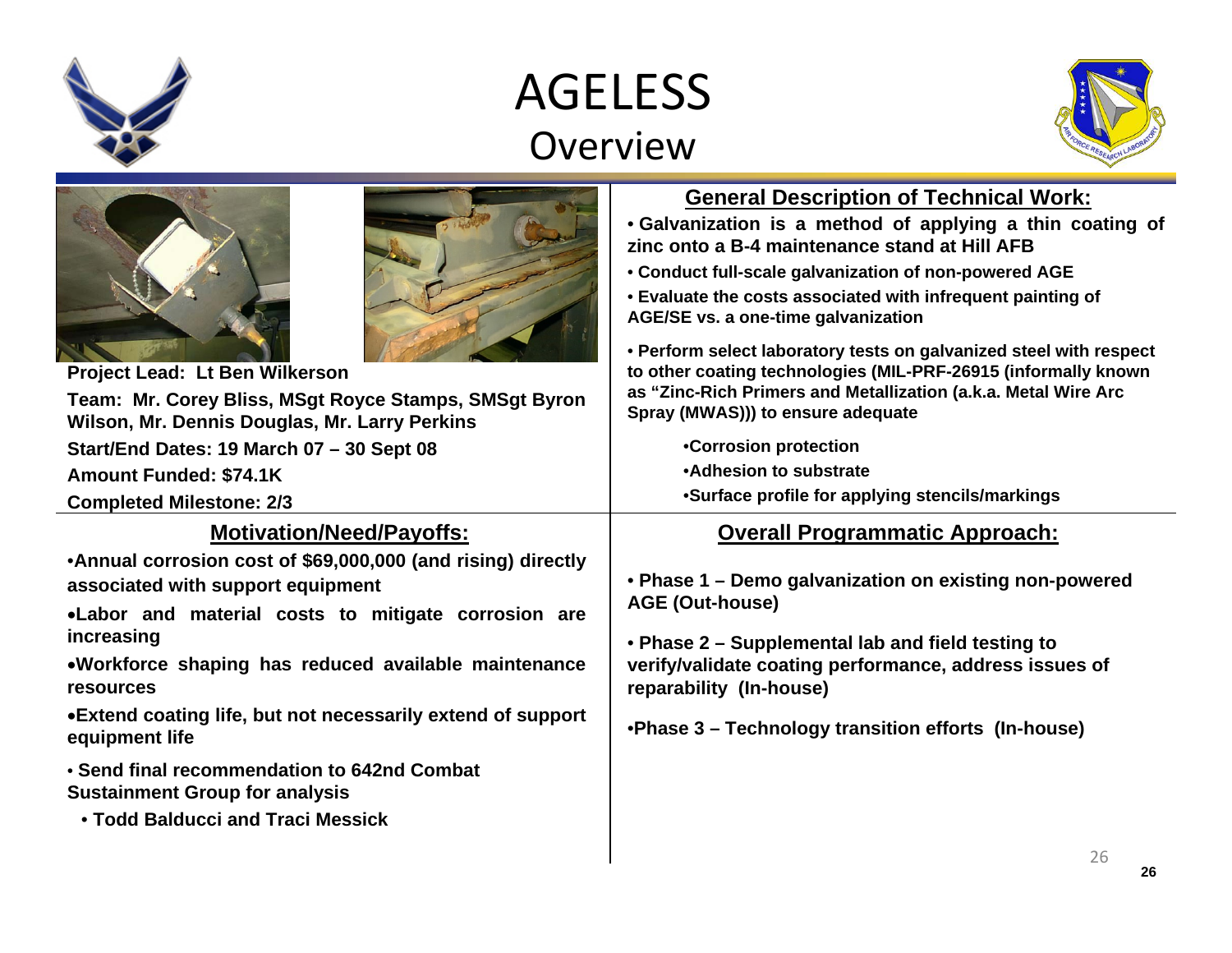





### **Alternative Technology Solutions**

| <b>Prioritized Requirements</b>        | Coatings<br>conforming to<br>MIL-PRF-<br>26915 | <b>Metallization</b><br>(aka Metal<br>Wire Arc<br>Spray) | $Hot-dip$<br>galvanization | Paint over<br>Zinc coating | Electrogalvan<br>-ization |
|----------------------------------------|------------------------------------------------|----------------------------------------------------------|----------------------------|----------------------------|---------------------------|
| 1. Min Corrosion Costs                 | zero                                           | minus                                                    | plus                       | minus                      | plus                      |
| 2. Reduce Environmental<br>impact      | zero                                           | plus                                                     | plus                       | minus                      | plus                      |
| 3. Damage Tolerant                     | zero                                           | plus                                                     | plus                       | zero                       | plus                      |
| 4. Available & Mature<br>Method        | zero                                           | zero                                                     | zero                       | zero                       | zero                      |
| 5. Clean Appearance                    | zero                                           | minus                                                    | zero                       | zero                       | zero                      |
| 6. Different Approach                  | zero                                           | plus                                                     | plus                       | zero                       | plus                      |
| Treats hard-to-reach<br>7.<br>surfaces | zero                                           | minus                                                    | zero                       | minus                      | minus                     |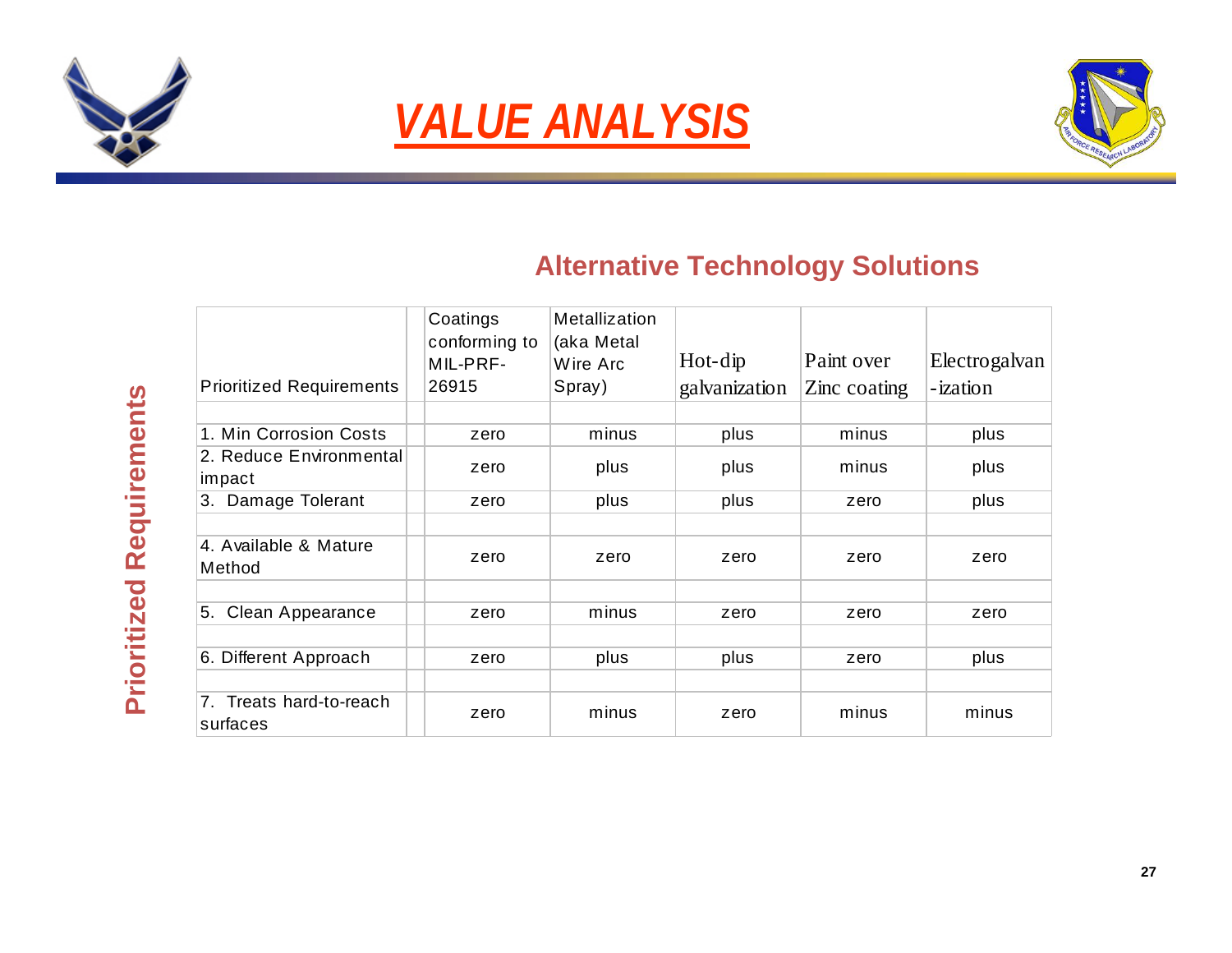# AGELESS *Program Risk Assessment*

Risk / Mitigation (PxC)

A. Unidentified way to repair Hot Dipped Galvanization (HDG) (5x1)

*Contact subject matter experts at the Corrosion Office & AGE Office for solutions*

*Work with the transportation industry to determine fix* 

B. Inability to match current Galvanization coating color (3x1)

*Work with the transportation industry to determine way to match current coating color*

C. Logistical aspects of transporting aerospace ground equipment to and from hot-dip galvanization vendors (3x2)

*The majority of AGE is contracted out; therefore, the logistics has already been completed*

*HDG of AGE should only be completed on equipment coming from the manufacturer* 

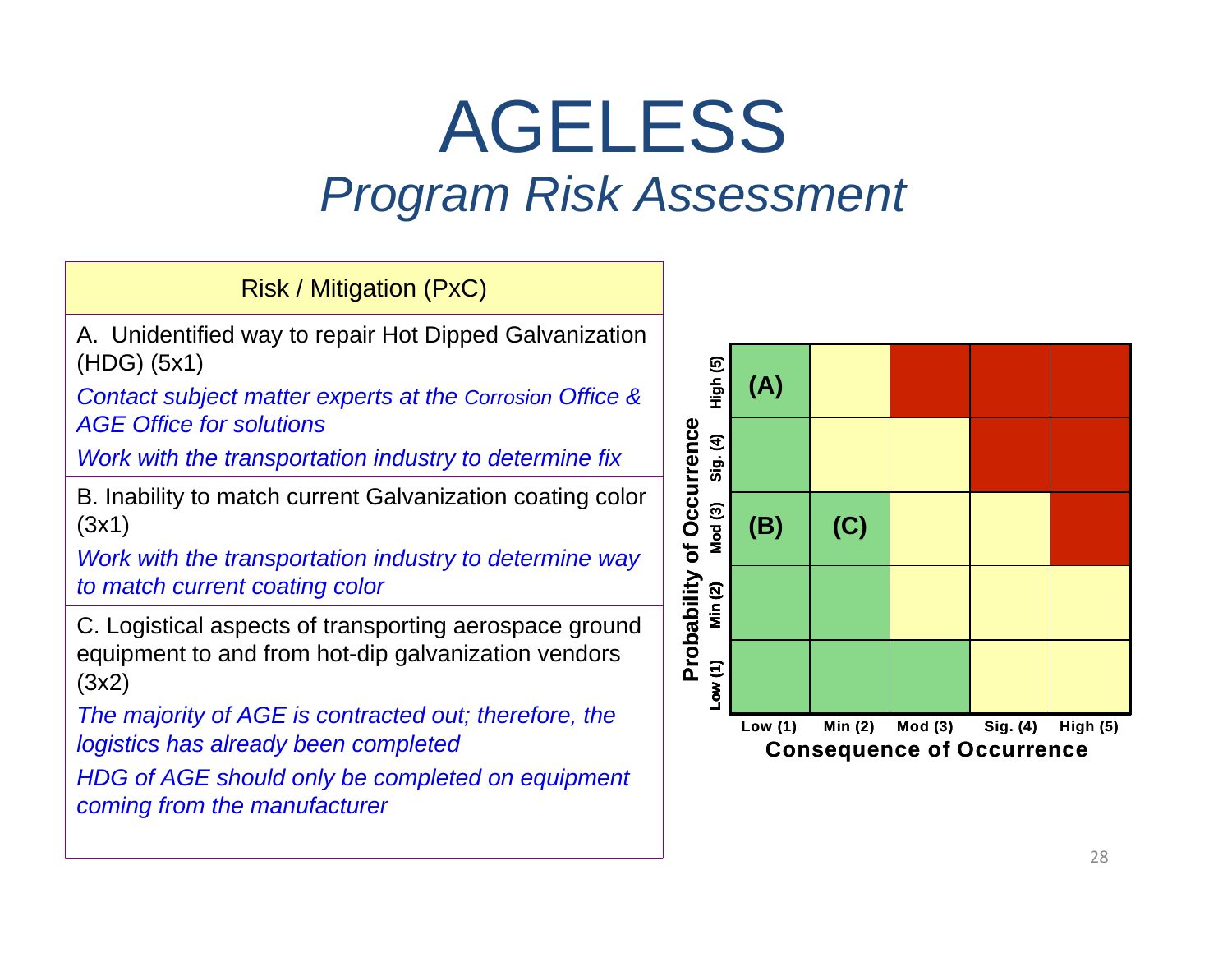# AGELESS

**FA8601‐06‐D‐0013 University of Dayton Research Institute**

| ASSESSMENT AREA/STATUS<br>E=EXCELLENT (GREEN)<br>S=SATISFACTORY (BLUE)<br>M=MARGINAL (YELLOW) U=UNSATISFACTORY (RED)<br><b>NA=NOT APPLICABLE</b> |   |   |   |   |           |                                  |   |   |             |   |           |
|--------------------------------------------------------------------------------------------------------------------------------------------------|---|---|---|---|-----------|----------------------------------|---|---|-------------|---|-----------|
| <b>ASSESSMENT AREA</b>                                                                                                                           | Е | S | M | W | <b>NA</b> | <b>ASSESSMENT</b><br><b>AREA</b> |   | S | $\mathbf M$ | U | <b>NA</b> |
| a. Technical Performance                                                                                                                         | X |   |   |   |           | e. Contracting                   | x |   |             |   |           |
| b. Financial                                                                                                                                     |   | x |   |   |           | f. Staffing                      | x |   |             |   |           |
| c. Cost vs.                                                                                                                                      | x |   |   |   |           | g. Testing                       | X |   |             |   |           |
| Accomplishment<br>d. Progress vs. Schedule                                                                                                       | x |   |   |   |           | h. Transition and<br>Other       |   | X |             |   |           |

- •The program is on schedule and on budget
- • The Galvanized B-4 maintenance stand was sent from Hill AFB to Eglin AFB
	- Stand was moved to a more corrosive environment
- • All lab testing has been completed
	- Better repair procedure needs to be identified in future effort
- • A trip to Eglin AFB is scheduled for the beginning of June to gather field data for final report
- • Transition efforts through the Air Force Corrosion and 642nd Combat Sustainment Group have been made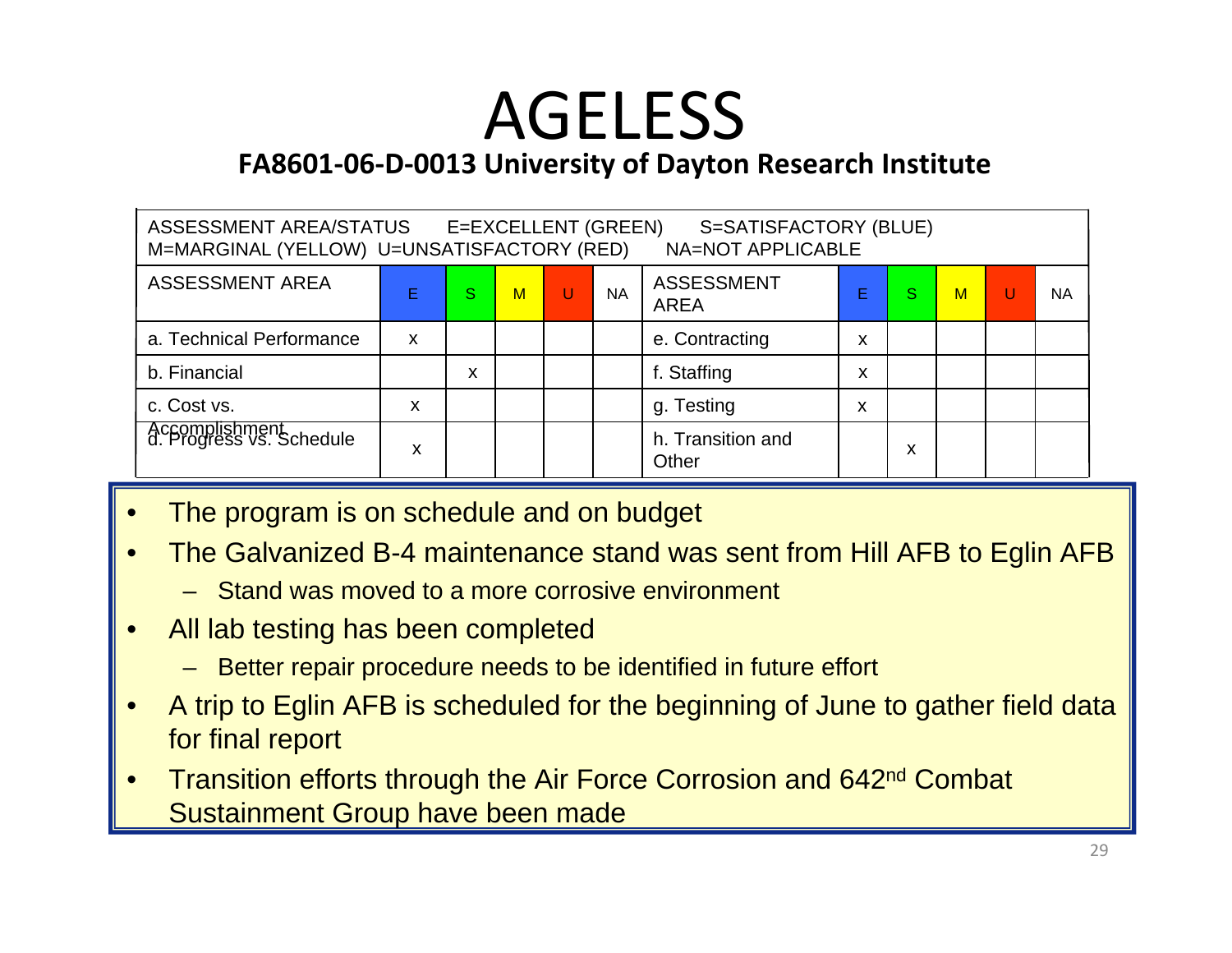

# AGELESS



### *Schedule*

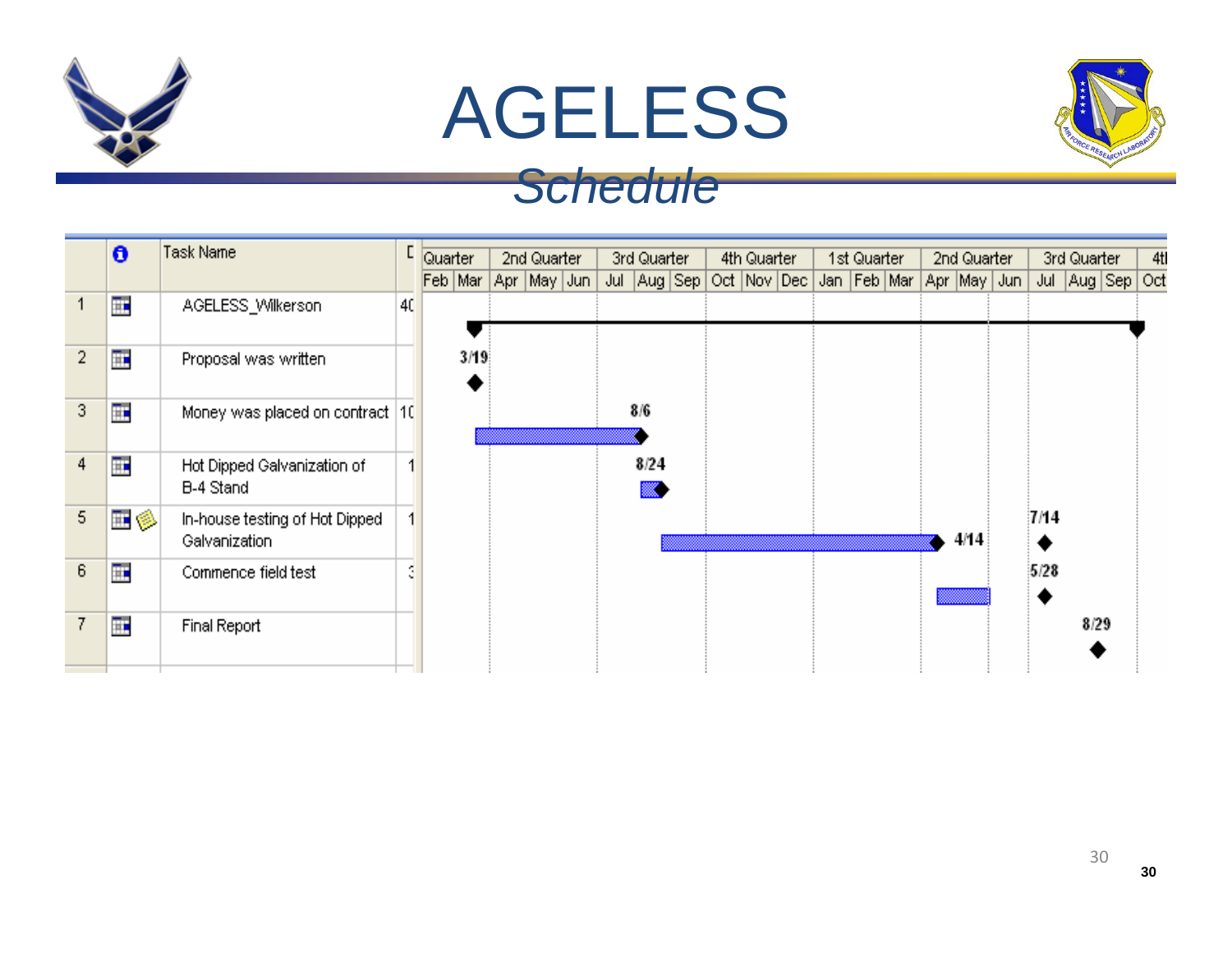

# AGELESS

### *Summary*



- • Program was successfully completed.
	- Maintained constant communications with Air Force Corrosion, the 642n<sup>d</sup> Combat Sustainment Group , and PACAF.
	- Revaluating the program allowed for <sup>a</sup> better understanding of what steps are required to have <sup>a</sup> successful program.
	- Lab testing was completed
	- Lab results were presented to the Aircraft Ground Support Equipment Working Group (AGSEWG)
	- The Galvanized B‐4 maintenance stand was sent from Hill AFB to Eglin AFB for field testing.
- • Transition
	- Transitioned through the Air Force Corrosion Prevention and Control Office and the 642<sup>nd</sup> Combat Sustainment Group.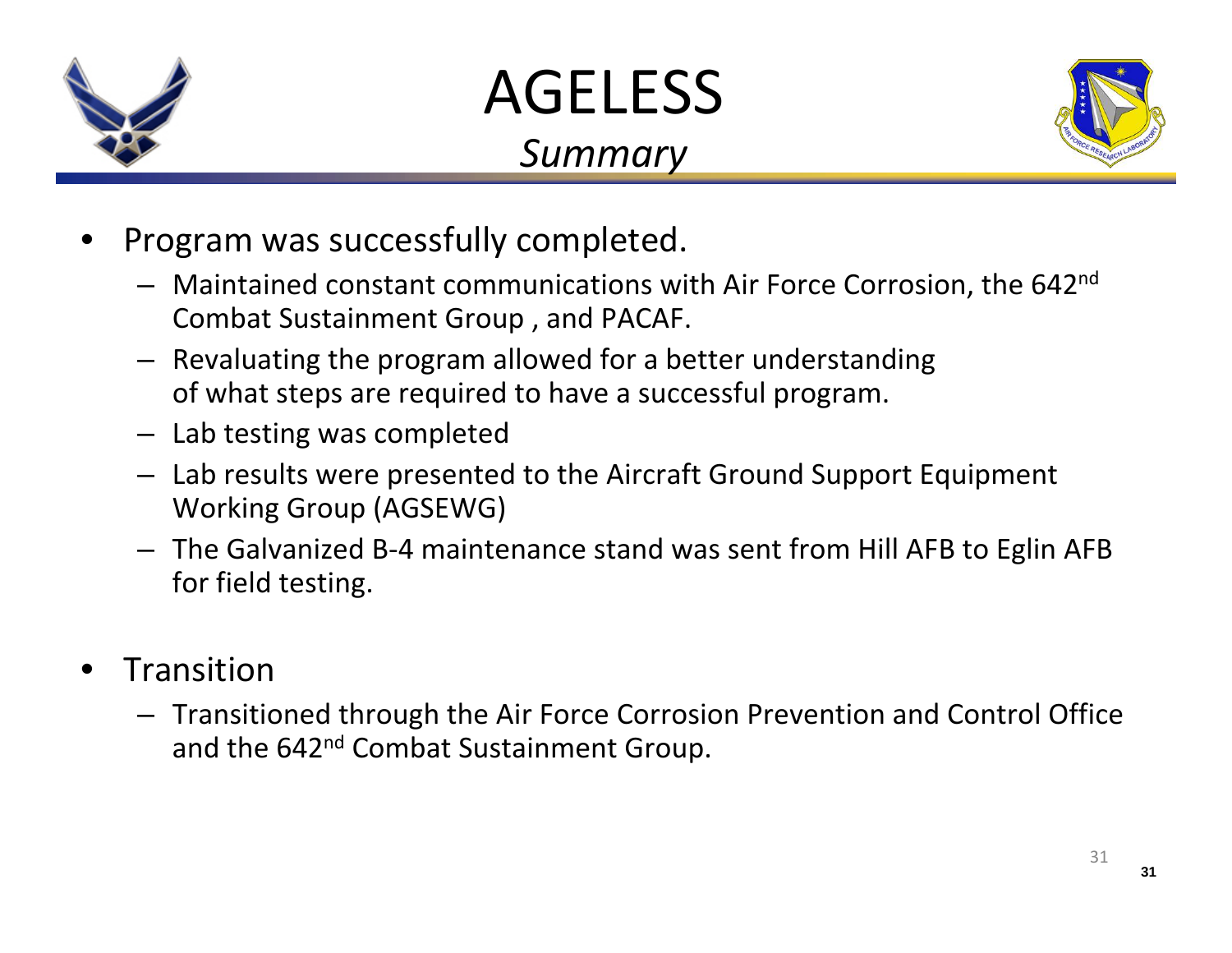



# *Systems Engineering Summary and Conclusion*